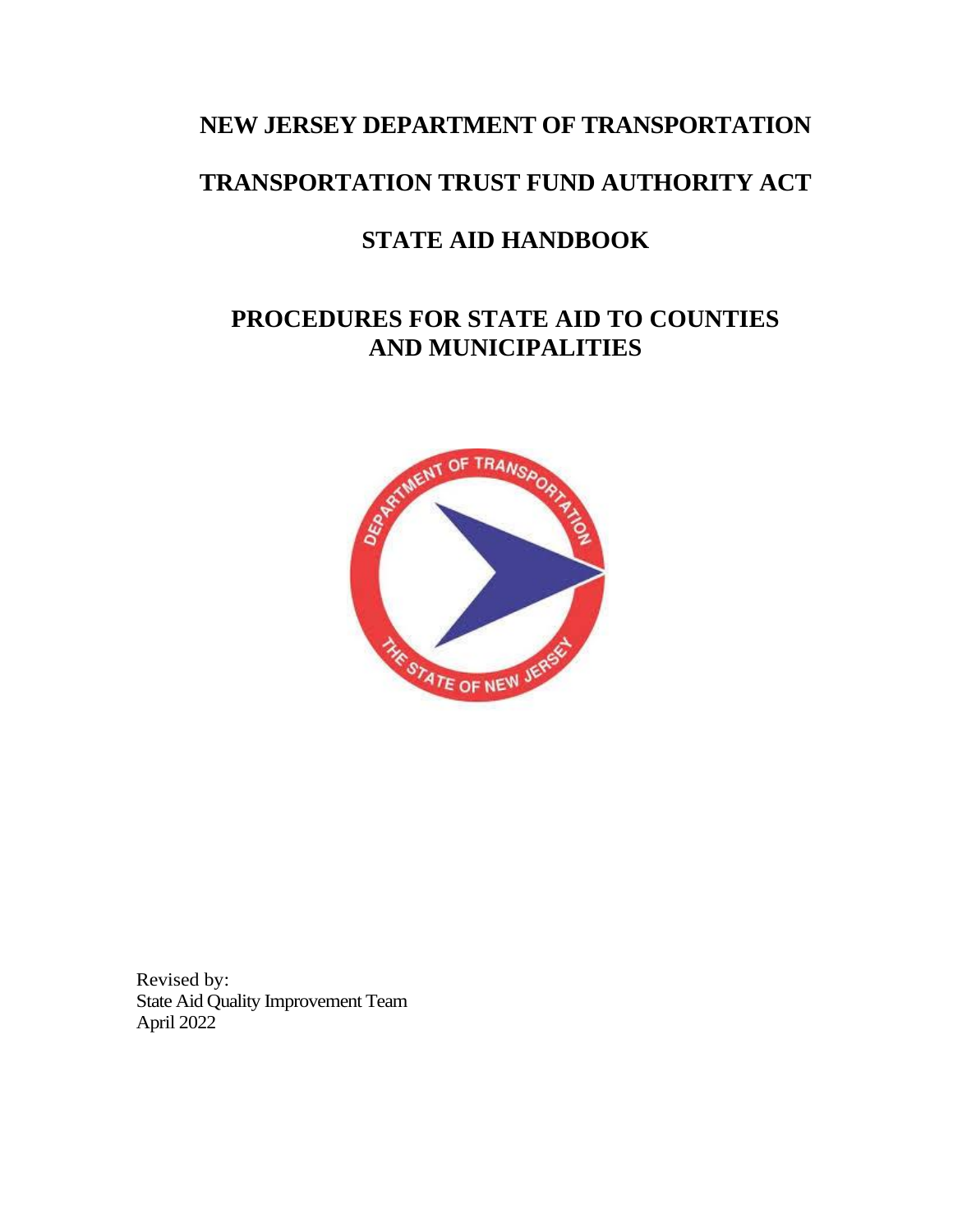# **PREFACE**

The New Jersey Department of Transportation (NJDOT) is committed to advancing projects that enhance safety, renew the aging infrastructure and support new transportation opportunities. The State Aid Program is one method by which the NJDOT works with County and Municipal Governments to improve the efficiency and effectiveness of the State's transportation system. The Transportation Trust Fund has provided the opportunity for State assistance to local governments for the funding of road, bridge, and other transportation projects.

This handbook is intended to be used as a guide by County and Municipal Officials and Engineers in the administration of State Aid projects. It provides information on program overview, how to apply, engineering requirements, procurement process, environmental screening, pre-construction requirements, extension of time criteria, construction and material testing, design engineering, funding reimbursement and project closeout.

The Division of Local Aid and Economic Development District Offices (District Office) administer the State Aid Programs and are strategically located close to their customers to build a better partnership with local government officials and engineers. The District Office personnel are there to assist you with every phase of the State Aid process. Ongoing communication with you will help us provide quality services and ensure improved delivery of local transportation projects.

You are encouraged to contact your District Office for information or assistance regarding State Aid or any other transportation related matter or visit [www.state.nj.us/transportation/](http://www.state.nj.us/transportation/)

Roxbury Corporate Center 200 Stierli Court Mount Arlington, NJ 07856 Phone: (973) 810-9120 Fax: (973) 601-6709 Morris, Passaic, Sussex, and Warren

P.O. Box 600 Trenton, New Jersey 08625-0600 Phone: (609) 963-2020 Fax: (609) 530-8044 Hunterdon, Mercer, Middlesex, Monmouth, Somerset and Ocean

#### **District 1 Office District 2 Office**

153 Halsey Street - 5th floor Newark, NJ 07102 Phone: (973) 877-1500 Fax: (973) 648-4547 Bergen, Essex, Hudson, and Union

#### **District 3 Office District 4 Office**

1 Executive Campus Route 70 West, 3rd Floor Cherry Hill, NJ 08002 Phone: (856) 414-8414 Fax: (856) 486-6771 Atlantic, Burlington

Camden, Cape May, Cumberland Gloucester, and Salem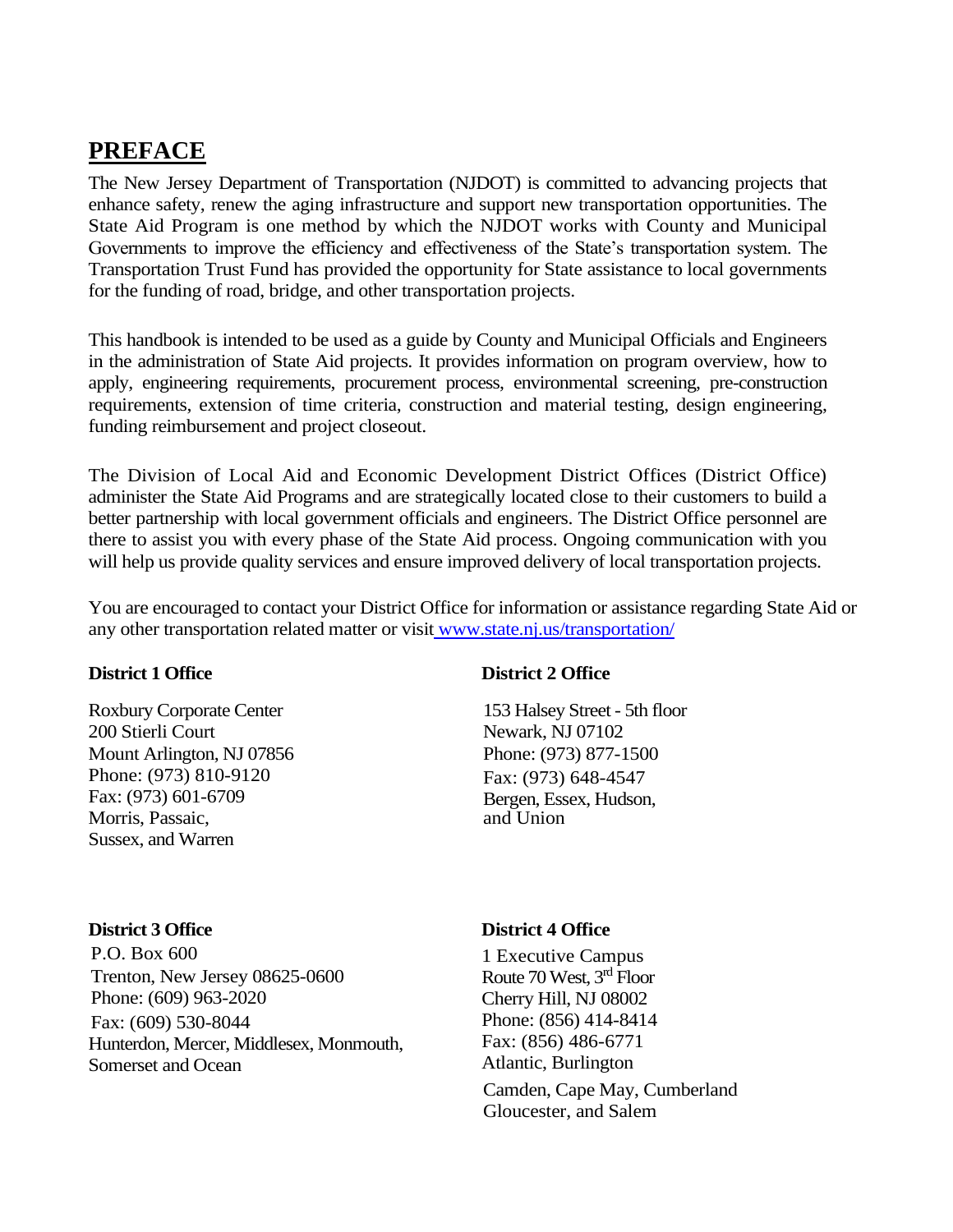# **CONTENTS**

### **State Aid Programs Overview**

| <b>State Aid for Counties (County Aid)</b>                                                                                                               | 1, 2                                     |                     |   |
|----------------------------------------------------------------------------------------------------------------------------------------------------------|------------------------------------------|---------------------|---|
| <b>State Aid for Municipalities (Municipal Aid and Urban Aid)</b>                                                                                        | 2, 3                                     |                     |   |
| <b>State Aid for Local Aid Infrastructure Fund (LAIF)</b><br><b>Local Transportation Projects Fund</b><br><b>State Aid for Local Freight Impact Fund</b> | $\frac{3}{3}$<br>$\overline{\mathbf{3}}$ |                     |   |
|                                                                                                                                                          |                                          | <b>How To Apply</b> |   |
|                                                                                                                                                          |                                          | <b>County Aid</b>   | 4 |
| <b>Municipal Aid</b>                                                                                                                                     | $\frac{5}{5}$                            |                     |   |
| <b>Local Aid Infrastructure Fund (LAIF)</b>                                                                                                              |                                          |                     |   |
| <b>Local Transportation Projects Fund</b>                                                                                                                | 6                                        |                     |   |
| <b>Grant Management and Administration</b>                                                                                                               |                                          |                     |   |
| <b>Force Account</b>                                                                                                                                     | 7                                        |                     |   |
| <b>Equity Considerations</b>                                                                                                                             | 7                                        |                     |   |
| <b>Engineering Requirements</b>                                                                                                                          | 8                                        |                     |   |
| <b>Procurement Process</b>                                                                                                                               | 11                                       |                     |   |
| <b>Environmental Screening</b>                                                                                                                           | 12                                       |                     |   |
| <b>Pre-Construction Requirements</b>                                                                                                                     | 12                                       |                     |   |
| <b>Construction and Material Testing</b>                                                                                                                 | 13                                       |                     |   |
| <b>Design Engineering</b>                                                                                                                                | 14                                       |                     |   |
| <b>Funding Reimbursement</b>                                                                                                                             | 15                                       |                     |   |
| <b>Invoicing Requirements</b>                                                                                                                            | 16                                       |                     |   |
| <b>Extension of Time Criteria</b>                                                                                                                        | 17                                       |                     |   |
| <b>Project Closeout</b>                                                                                                                                  | 18                                       |                     |   |
| Forms List (Hyperlinked)                                                                                                                                 | 19                                       |                     |   |
|                                                                                                                                                          |                                          |                     |   |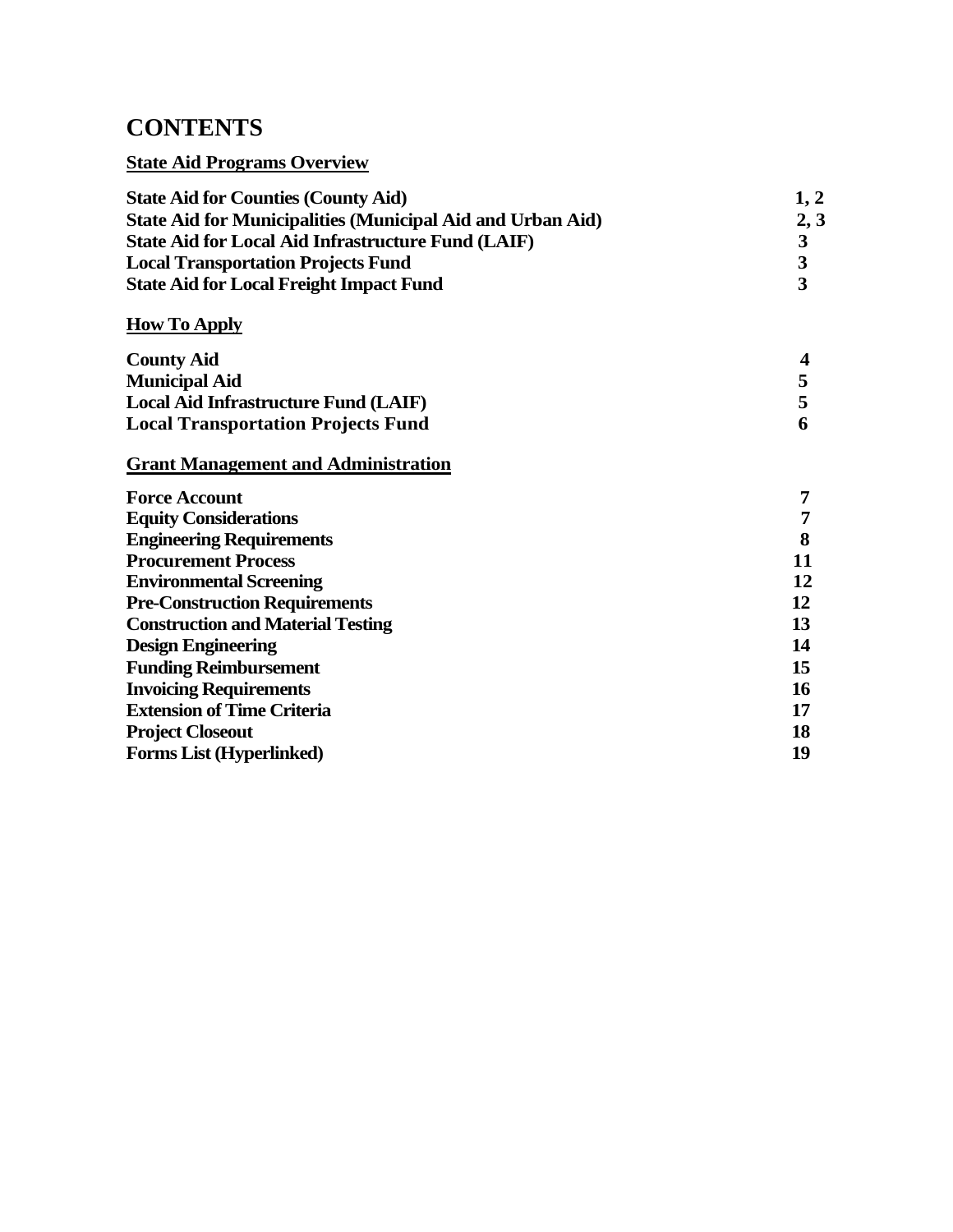# **STATE AID PROGRAMS OVERVIEW**

The New Jersey Transportation Trust Fund Authority Act provides funding to counties and municipalities for public road and bridge improvement projects. The regulations governing these programs are found in [N.J.A.C. Title 16 Chapter 20A](https://www.state.nj.us/transportation/contribute/business/localaid/documents/CountyAidRegulations7-29-21_000.pdf) County Aid and [Chapter 20B](https://www.state.nj.us/transportation/contribute/business/localaid/documents/16-20B-Current.pdf) Municipal Aid.

Starting in 2009, a new web-based Grant Administration System called System for Administering Grants Electronically (SAGE) has been implemented to manage Local Aid grants. [NJDOT SAGE](https://www.state.nj.us/transportation/business/localaid/sage.shtm) is a primary interface for 565 municipalities, 21 counties and many non-profit organizations for submitting electronic grant applications and providing responses to the grant recipients regarding their application status. NJDOT SAGE also provides an interactive workflow management tool for many of our state aid grants.

Starting in 2021, a new web-based project management system called Project Management and Reporting System (PMRS) has been implemented to manage Local Aid grants. [PMRS](https://www.njdotlocalaidrc.com/pmrs/) is a new system which will shift most project management, accounting, contracting and other functions from a traditional paper-based model to an electronic, automated system. PMRS enables efficient project management, including automated tasks, an electronic document routing and management system, electronic review and approval, easy project tracking, and monitoring. This new platform will make it easier for everyone involved to track, monitor, and know the status of submissions and projects at every step of the way.

State funded programs administered by NJDOT:

- [County Aid](https://www.state.nj.us/transportation/business/localaid/countyaid.shtm)
- [Municipal Aid](https://www.state.nj.us/transportation/business/localaid/municaid.shtm)
- [Local Aid Infrastructure Fund](https://www.state.nj.us/transportation/business/localaid/descrfunding.shtm) (Discretionary Funding)
- [Bikeways](https://www.state.nj.us/transportation/business/localaid/bikewaysf.shtm)
- [Safe Streets to Transit](https://www.state.nj.us/transportation/business/localaid/safe.shtm)
- [Transit Village](https://www.state.nj.us/transportation/business/localaid/transitvillagef.shtm)
- [Local Bridges Future Needs](https://www.state.nj.us/transportation/business/localaid/localbridges.shtm)
- [Local Freight Impact Fund](https://www.state.nj.us/transportation/business/localaid/localfreight.shtm)
- [Local Transportation Projects Fund](https://njdotlocalaidrc.com/state-funded-programs/local-transportation-projects-fund)

### *State Aid for Counties (County Aid)*

County Aid funds are appropriated by the Legislature annually for the improvement of public roads and bridges under county jurisdiction. Public transportation and other transportation projects are also included. Funds are appropriated for counties based on the formula contained in the legislation which gives equal consideration to county road mileage and county population.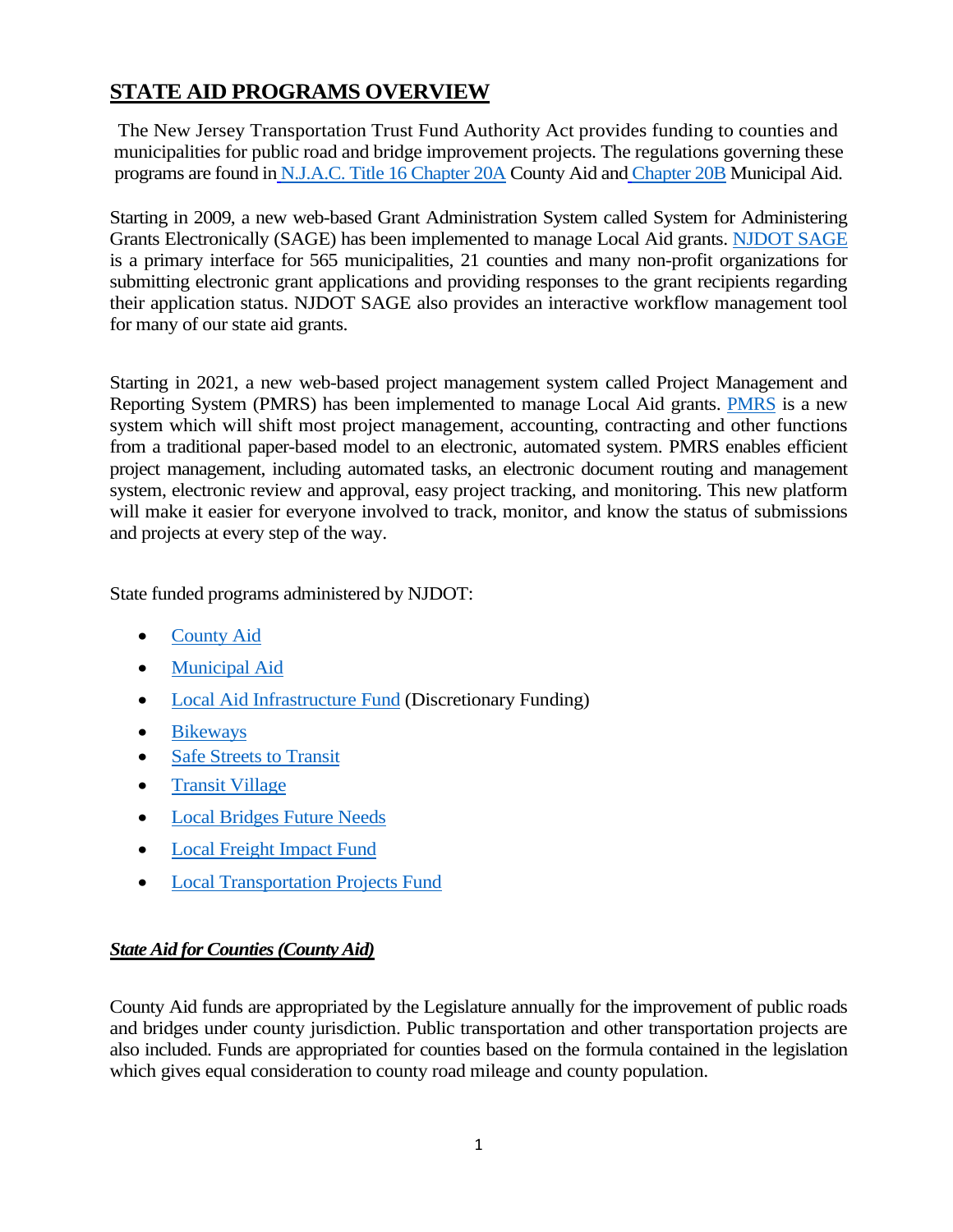The County shall submit through NJDOT SAGE an Annual Transportation Program (ATP) listing a pool of eligible projects being considered for that year's funding allocation. The total cost of the pool of projects may exceed the amount of the county's annual allotment of local aid funds.

Prior to July  $31<sup>st</sup>$  each year, each county shall be notified of the amount of local aid program funds allocated to the county for the current State fiscal year. Each county shall submit an application for funding by December 1<sup>st</sup> of each year through NJDOT SAGE. The Department shall execute an agreement with each county concerning the project or projects for which the aid is allotted to that county within 90 days from the date that the Department receives the application from the county or by April  $1<sup>st</sup>$  of the following year, whichever is later.

The County Aid ATP program shall be consistent with all applicable State and regional planning documents, including, but not limited to, the State Development and Redevelopment Plan, the State long-range transportation plan, the regional long-range transportation plan of the appropriate metropolitan planning organization, and the county master plan.

The ATP shall be approved by the appropriate county governing body before submission to the Department for final approval and shall include an e-resolution that their signature constitutes acceptance of the [terms and conditions](https://www.state.nj.us/transportation/contribute/business/localaid/documents/SAATandC_01_2022.pdf) of the grant agreement and approves the execution of the grant agreement.

The e-resolution must be submitted using PMRS, which can be accessed from the Local Aid Resource Center: [https://njdotlocalaidrc.com/pmrs/.](https://njdotlocalaidrc.com/pmrs/) Once an application is submitted online through SAGE, the project will be created in PMRS. The engineer listed on the project application will be assigned to the LPA Project Manager role, and the LPA Project Manager will have the project in their court to start the Resolution and Agreement Execution Process (LAAE). After the LPA Project Manager completes their portion of the LAAE, the process will be directed to go to the Presiding Officer and then to the Clerk to capture the electronic signatures. The e-resolution submission must be completed within **30 days** of application submission in PMRS.

Upon Department approval, the county will be notified through NJDOT SAGE that the agreement has been fully executed and a copy will be provided. The ATP agreement will be for 100 percent of the annual allotment. Disbursement of funds from the annual allotment will be made on a projectby-project basis pursuant to N.J.A.C. 16:20A-6.2.

The county must demonstrate satisfactory progress in expending Local Aid funds. Failure to award construction or other approved contracts for 100 percent of a county's annual allotment within 36 months of notification by the Department of their annual allotment, pursuant to N.J.A.C. 16:20A-4.2(a), shall result in the immediate rescission of any unencumbered funds. Rescinded funds will be reallocated to the following State fiscal year's County Local Aid program to be distributed pursuant to N.J.A.C. 16:20A-1.2, or in the event such funds are not immediately returned, deducted by the Department from future allocations of aid to such county. Any such funds may be reallocated by the commissioner to other transportation projects as the commissioner shall so determine.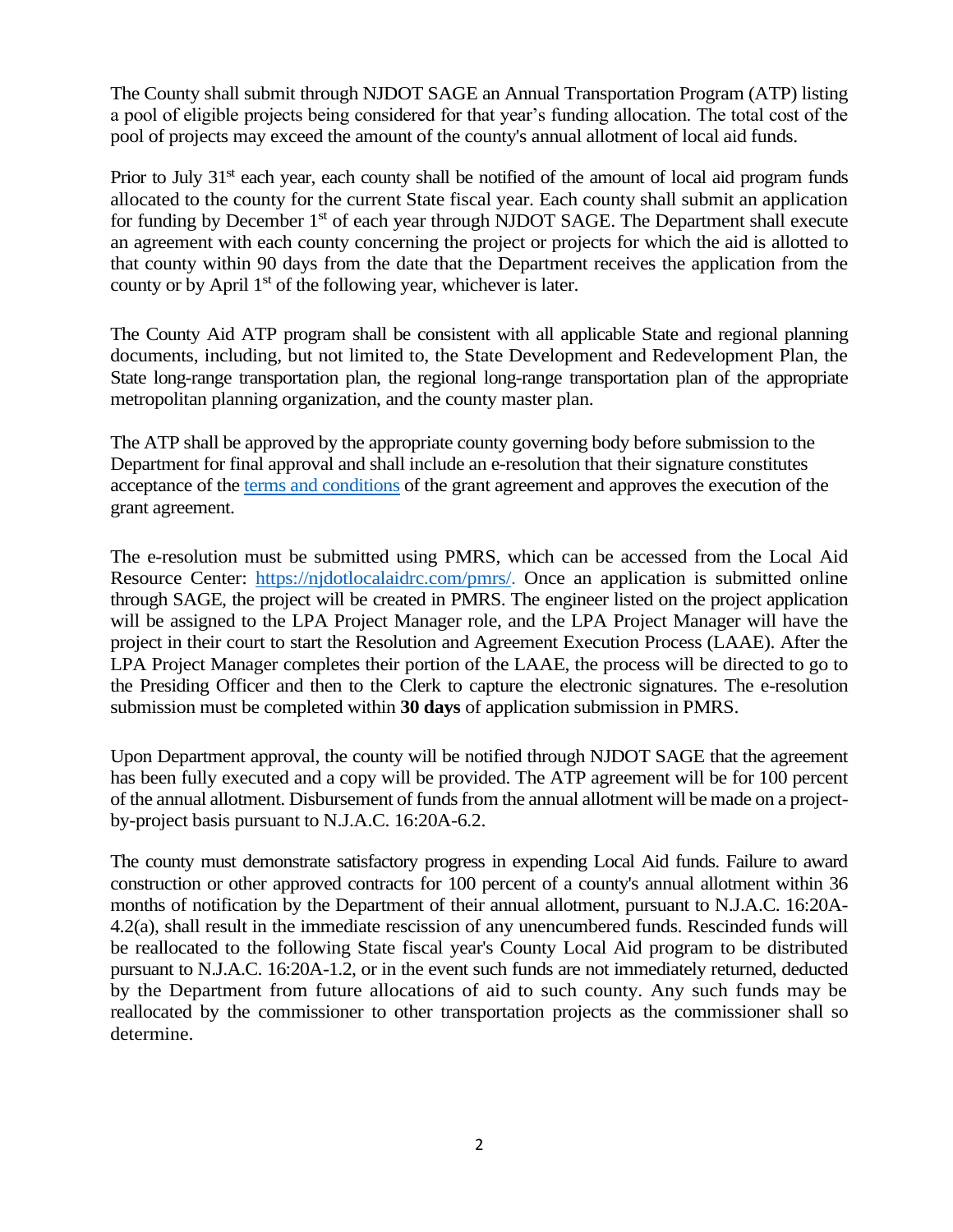### *State Aid for Municipalities (Municipal Aid and Urban Aid)*

Municipal Aid funds are appropriated by the Legislature annually for the improvement of public roads and bridges under municipal jurisdiction.

Funds are appropriated for municipalities in each county based on the formula contained in the legislation which gives equal consideration to municipal road mileage within the county and county population. Additionally \$10,000,000 is allotted for municipalities qualifying for Urban Aid under P.L. 1978 c.14 (N.J.S.A. 52:27D-178 et seq.,). The individual allotments to qualifying municipalities are based on proportions determined by the Department of Community Affairs.

The Department shall distribute an aid application solicitation letter to each municipality for funding by April  $30<sup>th</sup>$  of each year. Each municipality shall submit an application for funding by July 1<sup>st</sup> of each year. The Department shall distribute an award letter to each municipality receiving a grant by November  $30<sup>th</sup>$  of each year. The Department shall execute an agreement with each municipality receiving an award within 90 days from the date the department distributes the award letter to the municipality or by March  $1<sup>st</sup>$  of the following year, whichever is later.

Municipal local aid agreements using both formula allocations and urban aid allocations shall specify that a contract must be awarded by the municipality within 24 months from the date of grant notification. At any time, but at a minimum of 30 days prior to the 24-month deadline, a municipality may voluntarily cancel a municipal local aid agreement and release the funds back to the Department. Failure to award a contract within the 24-month deadline will result in the agreement being rescinded unless an extension of time is being granted. Any such funds rescinded may be reallocated by the commissioner to other transportation projects as the commissioner shall determine.

### *Local Aid Infrastructure Fund*

Subject to funding appropriation, a Local Aid Infrastructure Fund (LAIF) is established to address emergencies and regional needs throughout the State. Any county or municipality may apply at any time through NJDOT SAGE. These projects are approved at the discretion of the Commissioner. LAIF project costs are administered within the same guidelines as the Municipal Aid Program.

### *Local Transportation Projects Fund*

Subject to funding appropriation, the Local Transportation Projects Fund is established to address specific focused local transportation issues throughout the State. Any county or municipality may apply at any time through NJDOT SAGE. All proposals for funding are approved at the discretion of the Commissioner. Approved projects are administered within the same guidelines as Municipal Aid.

# *Local Freight Impact Fund*

With the adoption of Assembly Bill No. 10(4R) of 2016, a newly created "Local Freight Impact Fund" was established for the purpose of assisting counties and local municipalities with the mitigation of impacts on the local transportation system associated with the State's freight industry. The program is dedicated to the advancement of freight projects and movement of large truck traffic that emphasize and enhance safety, renew aging infrastructure, promote economic development and support new transportation opportunities.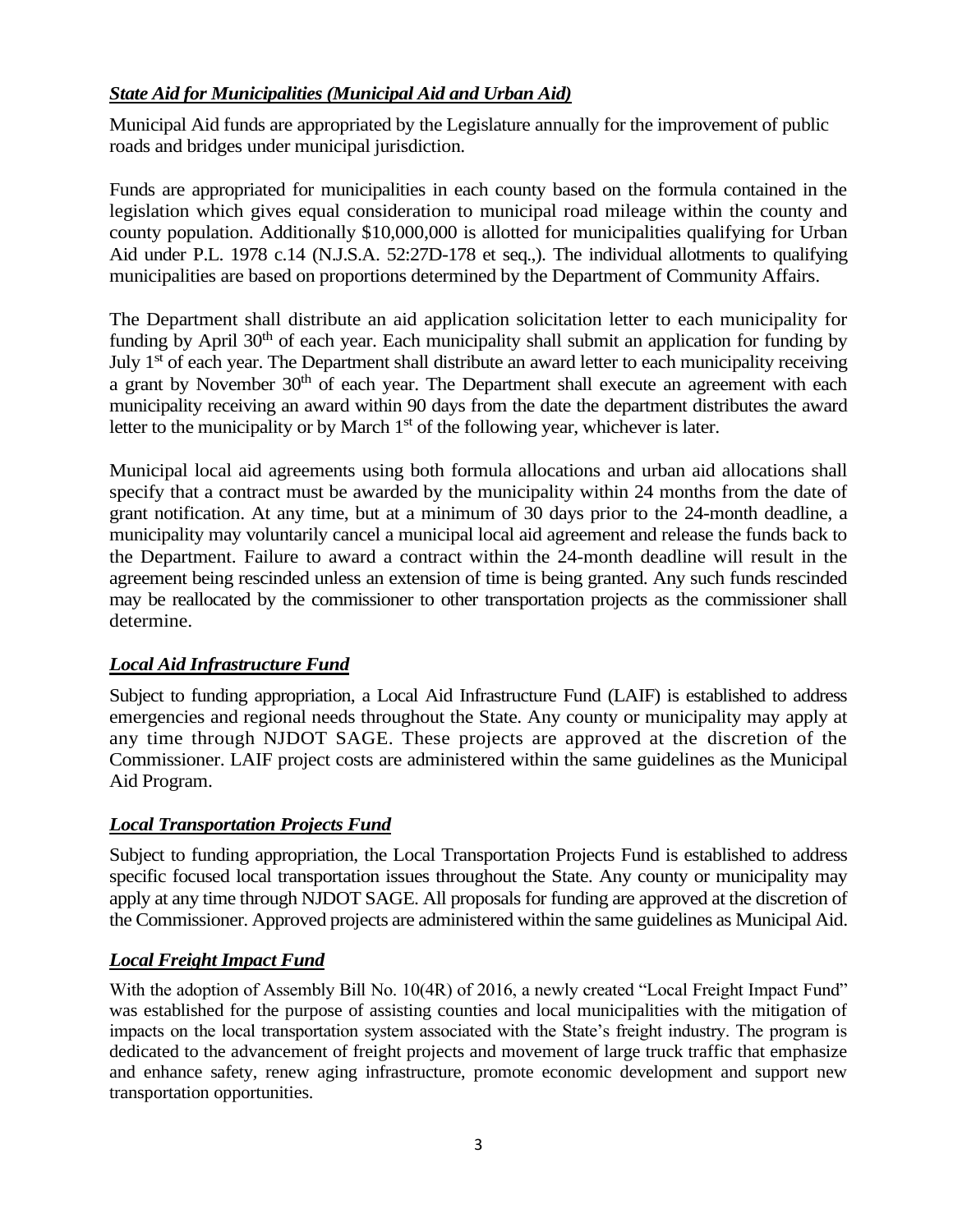# **HOW TO APPLY**

### *County Aid*

The NJDOT shall solicit applications for County Aid and provide in writing a deadline for submission. Availability of funds are subject to legislative approval.

Upon the County being notified of the availability of the funds, an online application shall be submitted through NJDOT SAGE. This application shall include a list of eligible projects, known as the ATP, by name and location, including municipality, with a brief description of each project, project limits, and an estimate of the construction costs.

The total cost of the pool of projects may exceed the amount of the county's annual allotment of Local Aid funds.

Once an application has been approved, agreements are prepared by the District Office consistent with the regulations set forth in N.J.A.C. Title 16 Chapter 20A County Local Aid.

Any public road or bridge under the jurisdiction of a county, regardless of location within that county is eligible for funding. The County Aid deadline for application submission is December 1st of the fiscal year of the ATP.

Upon execution of the County Aid Agreement the County must identify the individual projects within the ATP to advertise. The County Aid application is a two-phase process.

#### **Phase I:**

- 1. Type of improvement (bikeway, bridge preservation, mobility, pedestrian safety, quality of life, roadway preservation, or roadway safety)
- 2. Project name
- 3. Project location (municipality)
- 4. Project limits
- 5. Project length
- 6. Project cost

#### **Phase II:**

Once the County has decided to advance certain projects from the ATP pool, the County must notify district office to make available the Phase II forms in SAGE. The following documents must be submitted in NJDOT SAGE: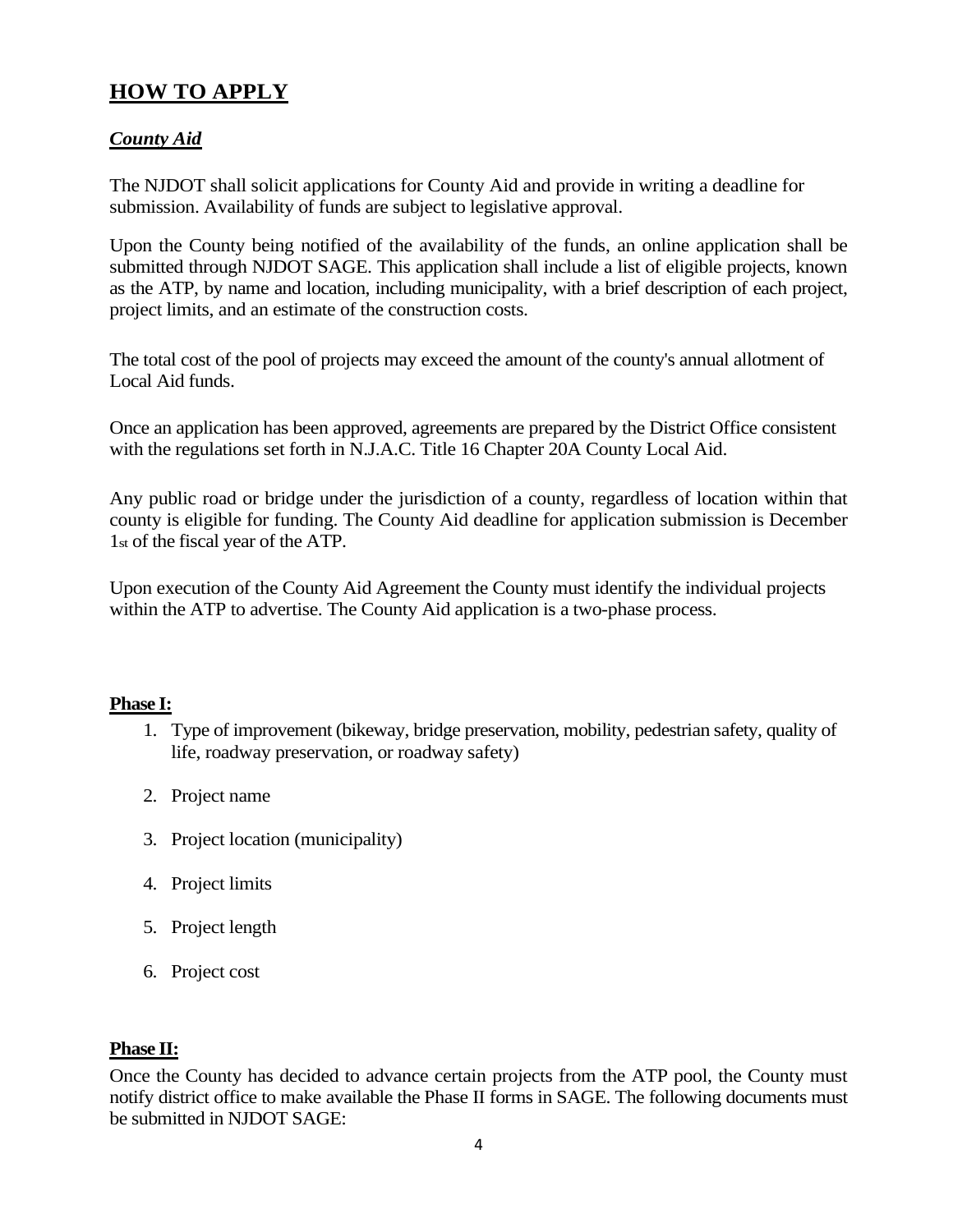- 1. Scope of Work
- 2. Engineer's estimate of costs

### *Municipal Aid*

The NJDOT shall solicit applications for Municipal Aid and provide a deadline for submission. Availability of funds are subject to legislative approval.

Subsequent to solicitation by NJDOT and consistent with the regulations set forth in N.J.A.C. Title 16 Chapter 20B Municipal Aid municipalities seeking Municipal Local Aid will be required to submit an application through NJDOT SAGE within the deadline established.

An e-resolution must be submitted using the New Jersey Department of Transportation Project Management and Reporting System (PMRS), which can be accessed from the Local Aid Resource Center: [https://njdotlocalaidrc.com/pmrs/.](https://njdotlocalaidrc.com/pmrs/) Once an application is submitted online through SAGE, the project will be created in PMRS. The engineer listed on the project application will be assigned to the LPA Project Manager role, and the LPA Project Manager will have the project in their court to start the Resolution and Agreement Execution Process (LAAE). After the LPA Project Manager completes their portion of the LAAE, the process will be directed to go to the Presiding Officer and then to the Clerk to capture the electronic signatures. The e-resolution submission must be completed within **30 days** of application submission in PMRS.

The District Office reviews the submitted on-line application forms for completeness, makes a field investigation, evaluates each project and assigns a rating to each. A priority list for each county is developed by the district offices and presented to a Screening Committee comprised of Municipal Engineers and Department staff appointed by the Commissioner. The Committee evaluates the projects presented and makes recommendations to the Commissioner of Transportation for consideration and approval. Final project selection and funding amounts will be determined by the Commissioner. The Commissioner's decision will be final. Municipalities will be notified of all decisions.

### *Local Aid Infrastructure Fund*

Subject to funding appropriation, LAIF is established to address emergencies and regional needs throughout the State. Any county or municipality may apply at any time through NJDOT SAGE.

All LAIF projects are approved at the discretion of the Commissioner. Approved projects are administered the same as Municipal Aid. Although all projects are given reviewed equally, consideration is given to projects that arise due to unforeseen circumstances. Examples may include emergency bridge repair, guiderail replacement, drainage failure at critical transportation locations and safety improvements to critical bike and pedestrian locations.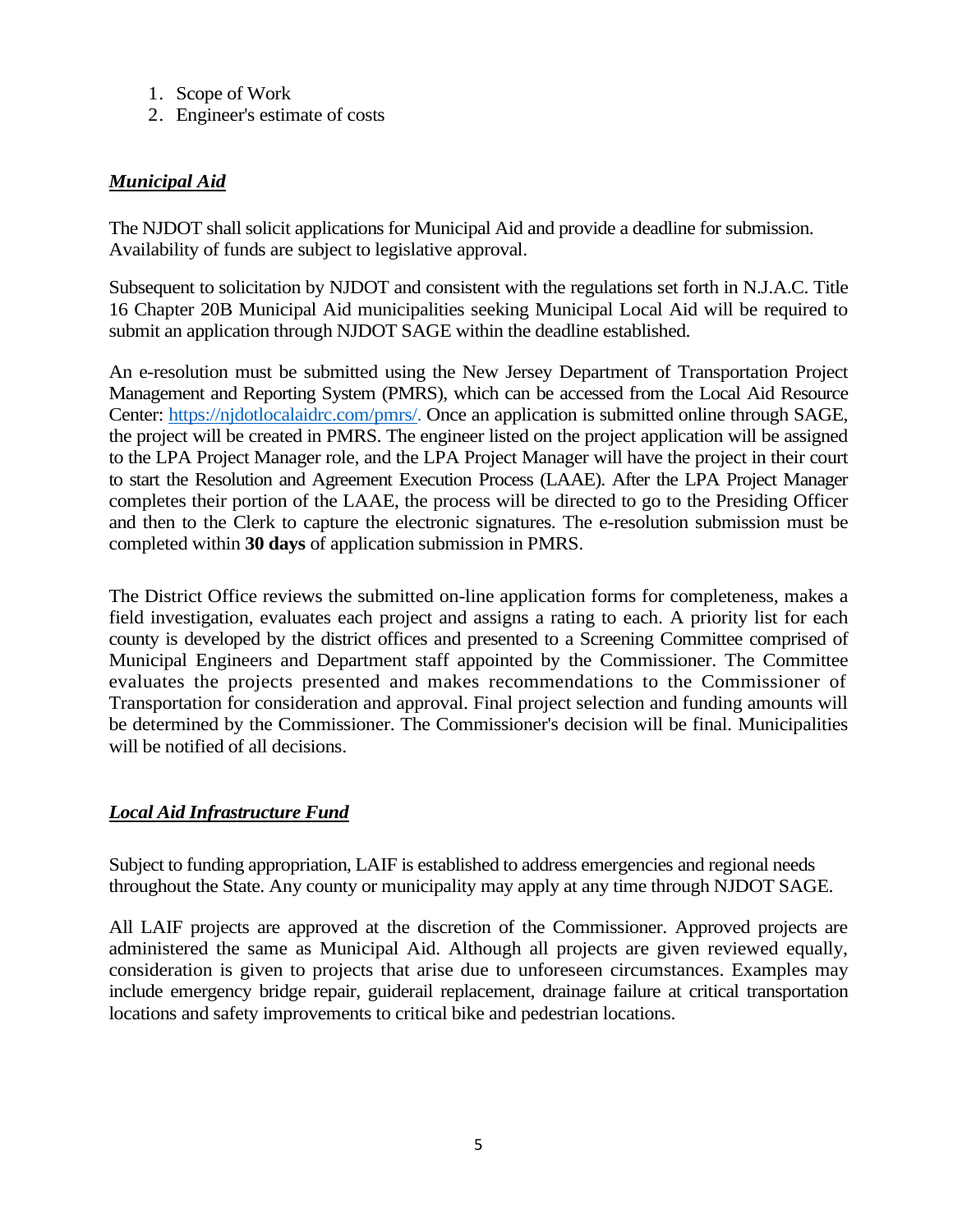### *Local Transportation Projects Fund*

Subject to funding appropriation, the Local Transportation Projects Fund is established to address specific focused local transportation issues throughout the State. Any county or municipality may apply at any time through NJDOT SAGE. All proposals for funding are approved at the discretion of the Commissioner. Approved projects are administered within the same guidelines as Municipal Aid.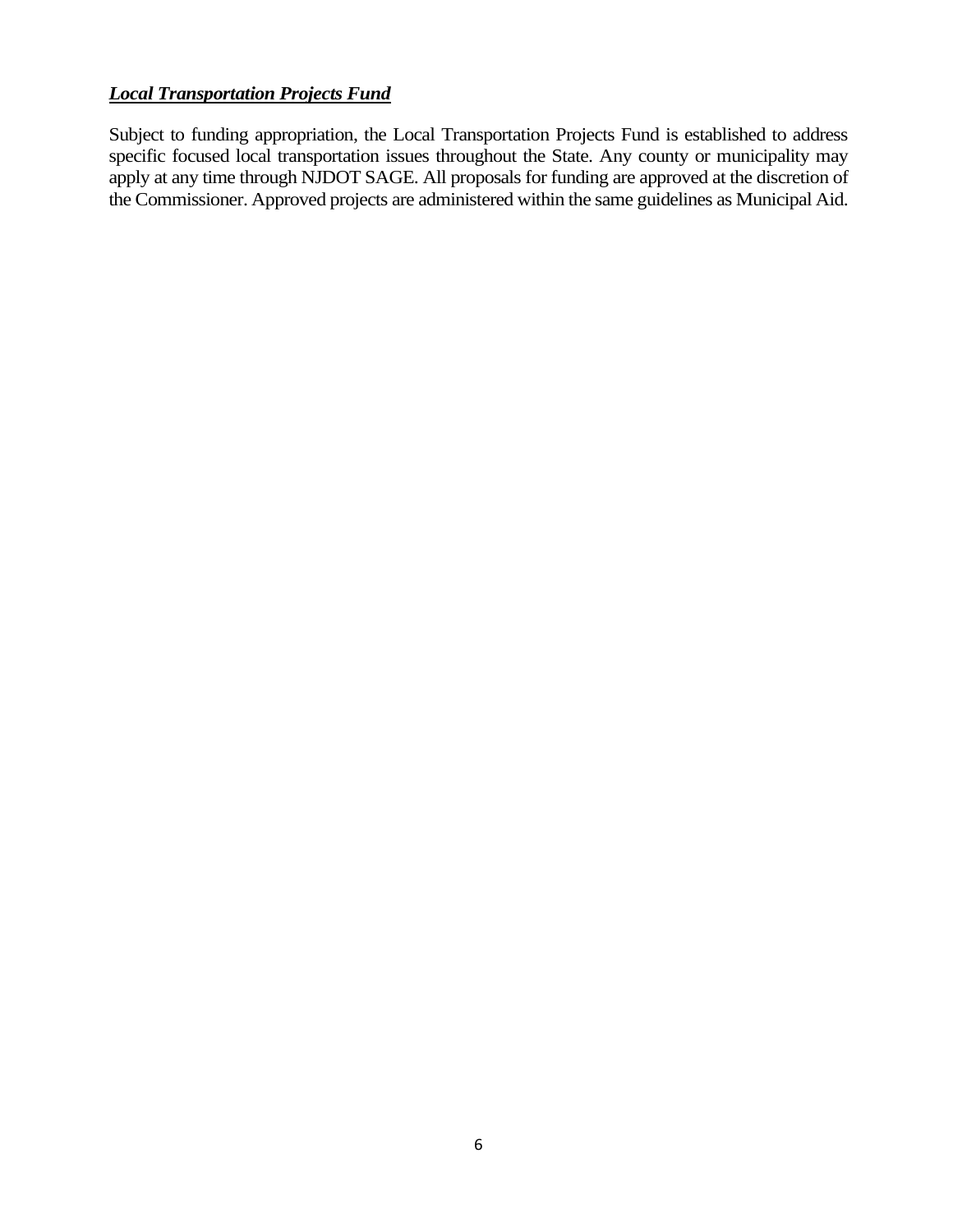# **GRANT MANAGEMENT AND ADMINISTRATION**

# **FORCE ACCOUNT**

Per N.J.S.A. 27:1B-25.1, local government entity grant recipients shall be prohibited from using local aid program funds to support the work of any local government entity's employees on any construction projects funded, in whole or in part, out of funds from the local aid program. The use of force accounts will no longer be a part of local aid programs.

# **EQUITY CONSIDERATIONS**

Applications will be reviewed for deliberate and actionable considerations of equity in underserved communities. Consideration will be given to applications that provide additional benefits to a community or communities identified in the following categories: Title VI, Environmental Justice, Limited English Proficiency and individuals with disabilities. Census tract data for these categories will be used to determine if a project meets the equity criteria.

### **USDOT FHWA Environmental Justice and NEPA guidance**. Specific references below:

- Executive Order 13985, Executive Order on Advancing Racial Equity and Support for Underserved Communities throughout the Federal Government
- Executive Order 12898, Federal Actions to Address Environmental Justice (EJ) in Minority and Low-Income Populations (EO) <https://www.archives.gov/files/federal-register/executive-orders/pdf/12898.pdf> (last accessed October 15, 2020).
- DOT's Final EJ Strategy [https://www.transportation.gov/transportation-policy/environmentaljustice/environmental](https://www.transportation.gov/transportation-policy/environmental-justice/environmental-justice-strategy)[justice-strategy](https://www.transportation.gov/transportation-policy/environmental-justice/environmental-justice-strategy) (last accessed October 15, 2020).
- DOT's EJ Order 5610.2 [https://www.transportation.gov/transportation-policy/environmental-justice/department](https://www.transportation.gov/transportation-policy/environmental-justice/department-transportation-order-56102a)[transportation-order-56102a](https://www.transportation.gov/transportation-policy/environmental-justice/department-transportation-order-56102a)
- FHWA's EJ Order 6640.23 <https://www.fhwa.dot.gov/legsregs/directives/orders/664023a.cfm> (last accessed October 15, 2020).

Census data will be used to determine if a project meets the equity criteria. Demographic EPA data sets include:

- **1. Percent Low-Income:** 
	- The percent of a Census Tract's population in households where the household income is less than or equal to twice the federal "poverty level."
	- DOT and FHWA use the Department of Health and Human Services poverty guidelines. The guidelines are updated annually and available online at [https://aspe.hhs.gov/topics/poverty-economic-mobility/poverty-guidelines.](https://aspe.hhs.gov/topics/poverty-economic-mobility/poverty-guidelines)
- **2. Percent Minority:**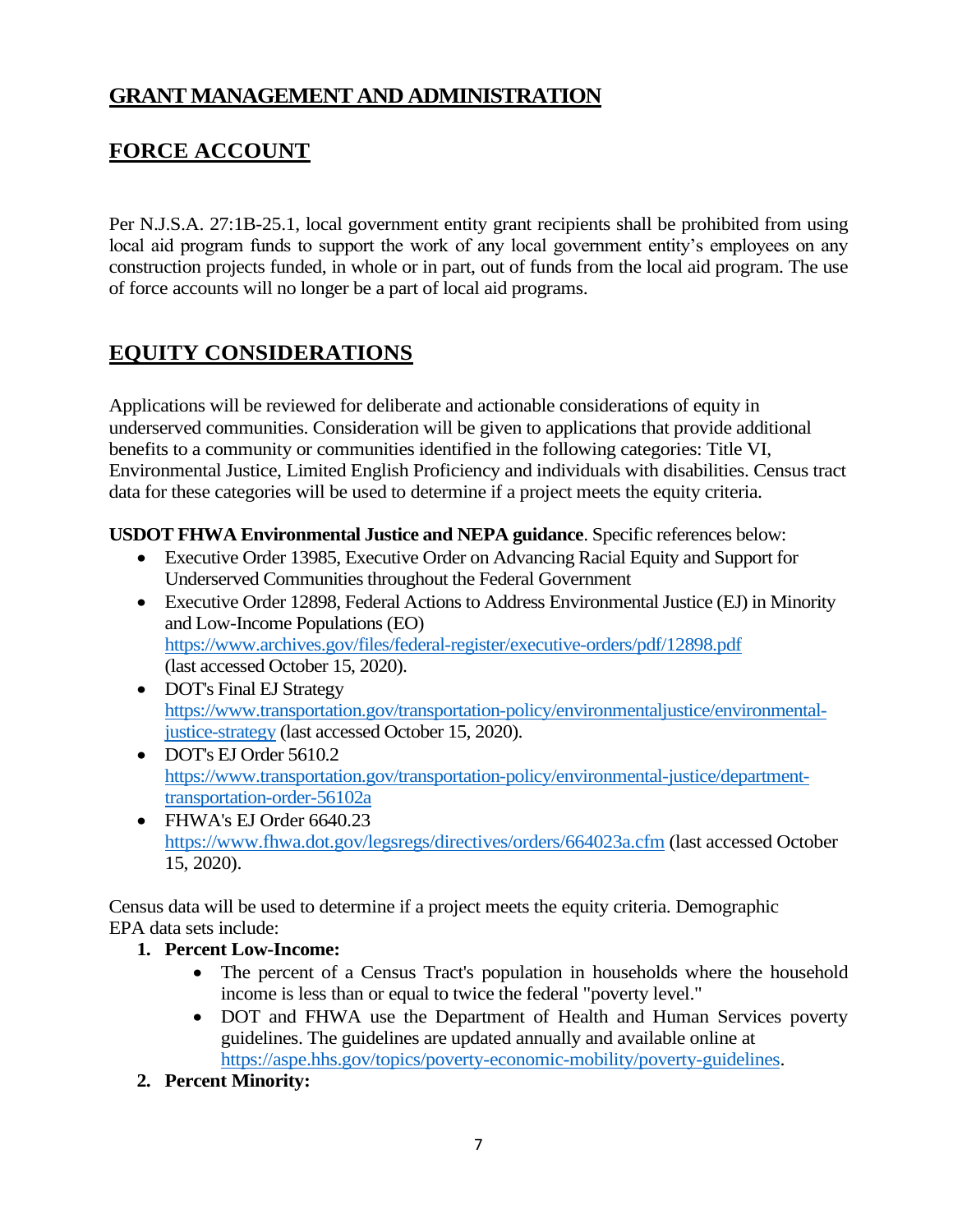- Black or African American, Hispanic, Asian American, American Indian/Alaskan Native, and Native Hawaiian or Pacific Islander.
- The percent of individuals in a Census Tract who list their racial status as a race other than white alone and/or list their ethnicity as Hispanic or Latino. That is, all people other than non-Hispanic white-alone individuals. The word "alone" in this case indicates that the person is of a single race, not multiracial.

#### **3. Less than high school education:**

• Percent of people age 25 or older in a Census Tract whose education is short of a high school diploma.

### **4. Linguistic isolation:**

• Percent of people in a Census Tract living in linguistically isolated households. A household in which all members age 14 years and over speak a non-English language and also speak English less than "very well" (have difficulty with English) is linguistically isolated.

#### **5. Individuals over age 64:**

• Percent of people in a block group over the age of 64.

Source: US Census, USDOT, EPA's EJScreen Mapping Tool:<https://ejscreen.epa.gov/mapper/>

Additional program data considerations include:

- **1. Individuals under age 18**
	- Percent of people in a Census Tract under the age of 18.
- **2. Individuals with Disabilities:**
	- Percent of people in a Census Tract defined as having a disability by the Census Bureau - long-lasting sensory, physical, mental, or emotional condition or conditions that make it difficult for a person to do functional or participatory activities such as seeing, hearing, walking, climbing stairs, learning, remembering, concentrating, dressing, bathing, going outside the home, or working at a job.

# **ENGINEERING REQUIREMENTS**

Upon execution of the State Aid Agreement, construction plans, supplementary specifications, an engineer's estimate and the Engineer's Design Certification must be submitted to the District Office no later than thirty (30) days prior to the advertisement for the receipt of bids.

#### **Plans should contain the following minimum requirements:**

- 1. Key sheet showing project limits and location
- 2. Typical sections
- 3. Construction plan sheets showing pavements widths, ROW lines and indicating all proposed work clearly.
- 4. Curb ramps with type as per NJDOT Standard Details
- 5. Existing and proposed drainage if required
- 6. Maintenance and protection of traffic plan conforming to the MUTCD
- 7. Striping plan if required
- 8. Details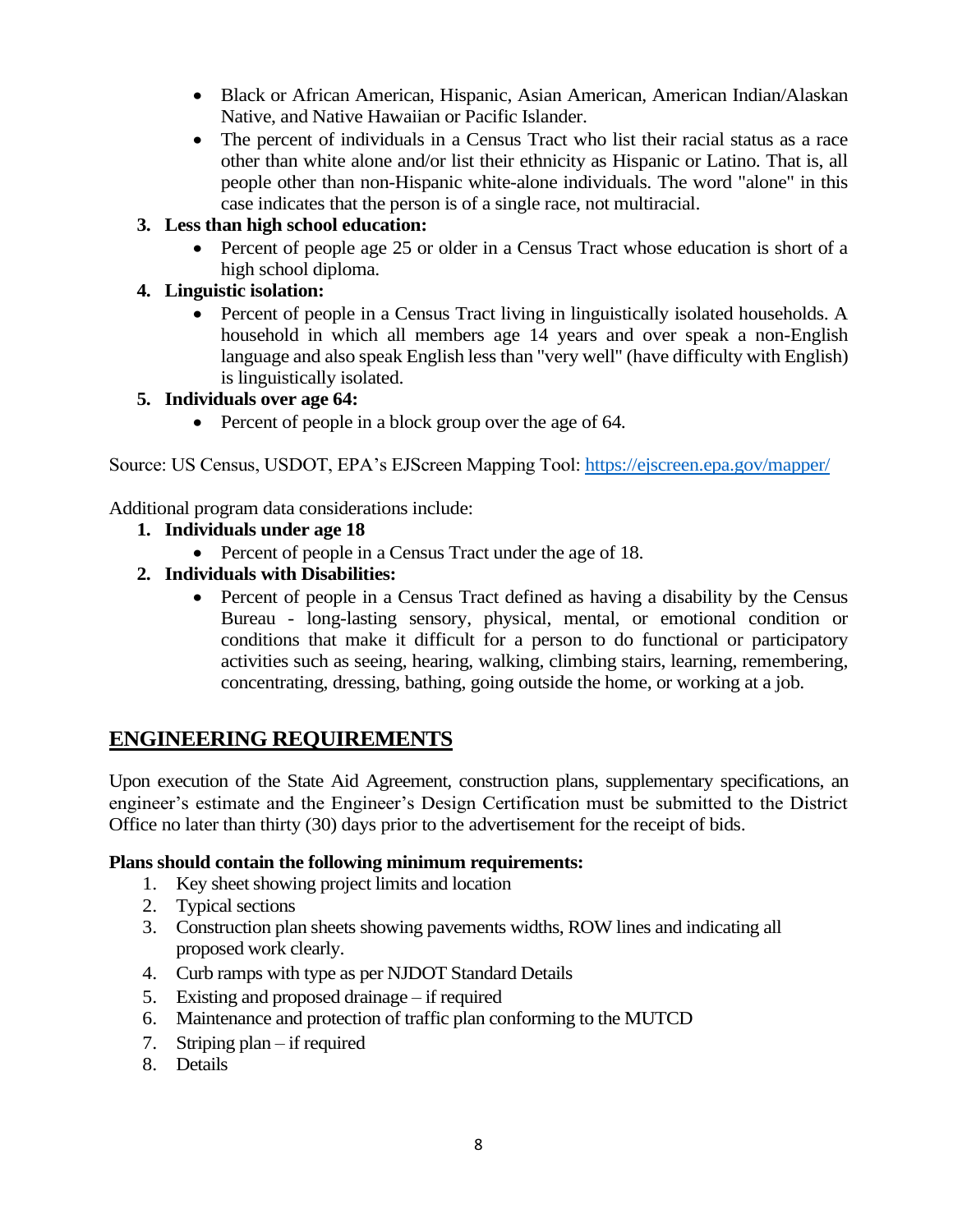The dates for the contract document submissions are to be entered by the Local Public Agencies (LPA) through NJDOT SAGE. A response to the contract document submission will be communicated to the local government through NJDOT SAGE.

The project must conform to the Municipal Aid Regulations and the Terms and Conditions of the Agreement, the appropriate American Association of State Highway and Transportation Officials (AASHTO) design standards and the Current Design Standards utilized by the Department. Any scope modification to the submitted NJDOT SAGE application must first be reviewed and approved by the District Office.

Projects must conform to the design standards of the Americans with Disability Act and all current design standards for bicycle safety.

All right-of-way acquisition will be in accordance with N.J.A.C. Title 16:20A-4.45 and 16:20B4.3 requirements.

Design of traffic barriers and drainage systems shall conform to the Department's Roadway Design Manual, 2012 edition, which is incorporated herein by reference, as amended and supplemented.

The Roadway Design Manual is available in electronic format on the Department's website at [http://www.state.nj.us/transportation/eng/documents/RDM/.](http://www.state.nj.us/transportation/eng/documents/RDM/)

The Department shall be advised in writing of all deviations from the above standards for all road and bridge projects. If there is a deviation from these standards, the municipality shall have a New Jersey licensed professional engineer prepare a Design Exception Report based on the requirements of the Department's Design Exception Manual, and a certification providing an analysis and justification for any controlling substandard design elements. The municipality shall accept any and all responsibility for any injury or damage to any person or property when there is a deviation from the standards.

The Department's Design Exception Manual, 2012 edition, incorporated herein by reference, as amended and supplemented, is available in electronic format on the Department's website at [http://www.state.nj.us/transportation/eng/documents/DEM/.](http://www.state.nj.us/transportation/eng/documents/DEM/) \*

The Special Provisions for State Aid Projects must be incorporated into the contract for every State Aid project. The Special Provisions must conform to the current New Jersey Department of Transportation Standard Specifications for Road and Bridge Construction. This document is available in a Microsoft Word format at: <https://www.state.nj.us/transportation/business/localaid/suppspecpay.shtm>

Permits required from other agencies (Railroads, Department of Environmental Protection Water Quality and Stream Encroachment, Department of Environmental Protection for compliance with Executive Order 215, U.S. Army Corps of Engineers, Department of Transportation Regional Permits section, etc.) must be obtained prior to contract award.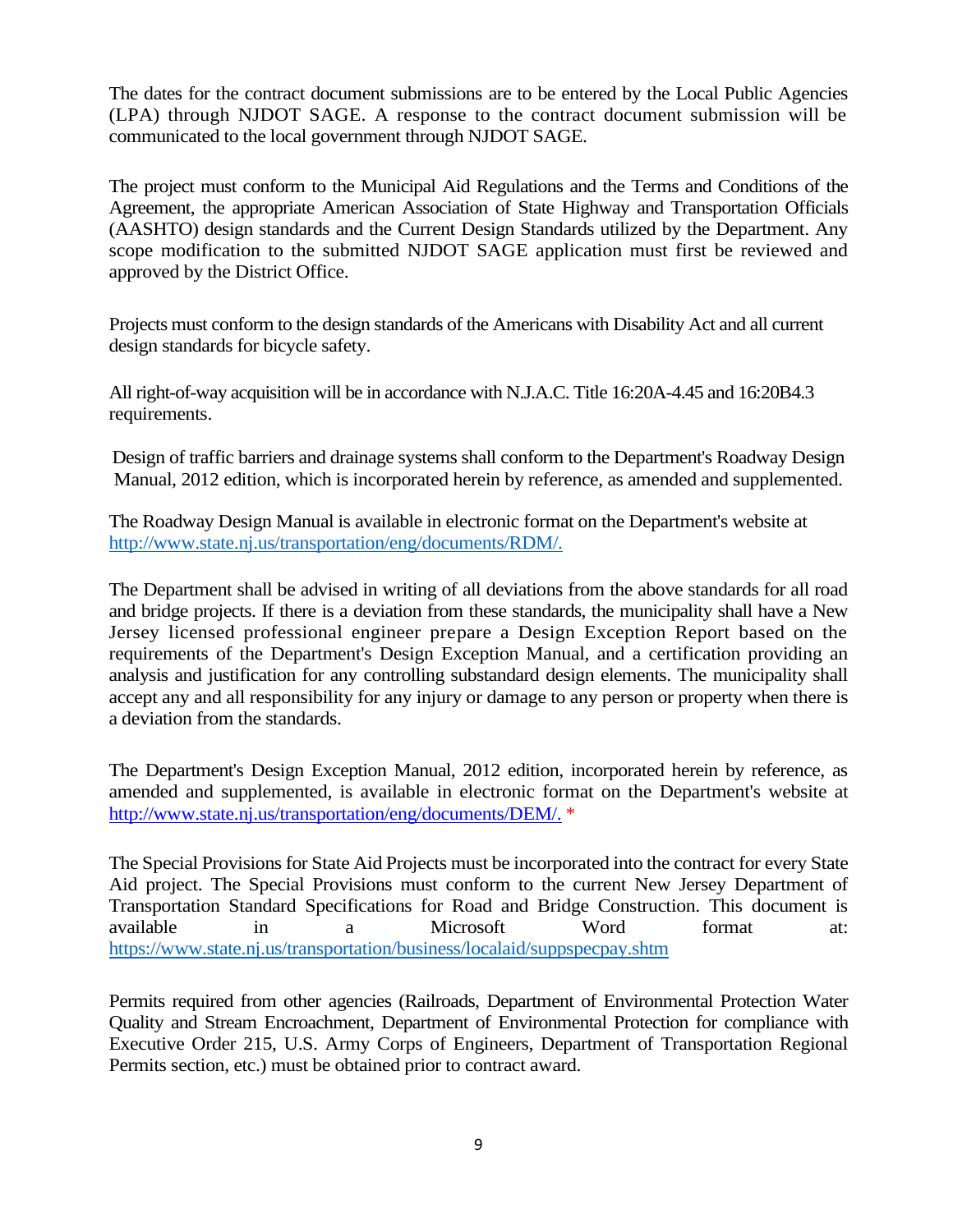When projects intersect a State Highway, plans must be submitted to the Local Aid and Economic Development District Office at least eight (8) weeks prior to the advertisement for bid for review by the New Jersey Department of Transportation, Division of Capital Program Management.

NJDOT's Railroad Engineering and Safety Unit is responsible for all reviews and programs involving changes and improvements to all public rail crossings in New Jersey that are designed in compliance with Federal Railroad Administration Guidelines.

The Unit conducts a Diagnostic Team Review on:

- All Changes to railroad at-grade crossings
- All matters related to Quiet Zone crossing applications.
- Any Local Aid project within 1000 feet of an at-grade crossing on the approach roadway
- Any project that is parallel to a railroad within 200 feet

Any Local Aid project that has a railroad crossing within the project limits or outside of the project limits, as described above, or could impact traffic flow across a railroad crossing outside the project limits, must be submitted a minimum of eight (8) weeks prior to advertisement for bids for review by the New Jersey Department of Transportation, Railroad Engineering and Safety Unit*.*

Items which the State typically will not participate in are: relocation of privately owned utilities, installation of new or upgrade of locally owned water or sanitary sewer lines, Uniformed or Police Traffic Directors and pavement fabric membranes to prevent reflective cracking. Any questions concerning non-participating items should be directed to the District Office early in the design process.

Requests to extend the limits of a project, as outlined in Title 40, in order to utilize the available State Aid funds, thus eliminating the need to apply for additional sections of the same roadway, are considered on a case-by-case basis.

In order to extend the project limits a formal request must be submitted by the sponsor. This request must be forwarded to the District Office for review prior to the additional work being accomplished. If approved, the District Office will obtain a signed and sealed Modification to Project Scope/Limits document. The executed document will then be attached to and accepted as part of the Agreement. Please note that only additional or extended work on the approved project is acceptable. New projects cannot be added.

In the event that the Department approves funds in an amount less than requested, the GRANTEE, has three options:

- 1)Grantee may either rescind this Agreement or
- 2)Continue with the project and assume the entire difference between the total cost of the project and the allotment of State funds or
- 3)Reevaluate the project limits or scope and submit a letter of justification to the Department for approval.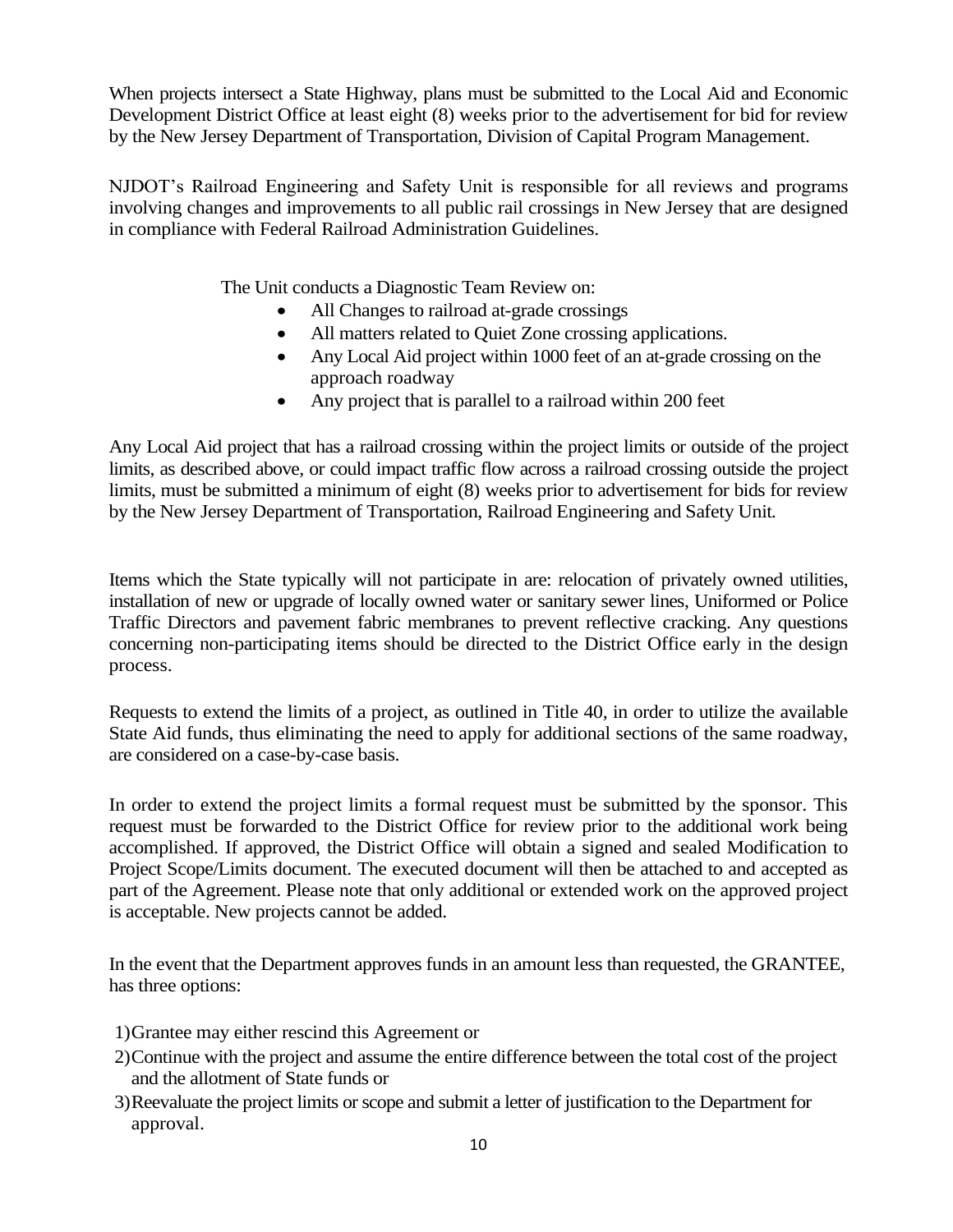In the event the GRANTEE rescinds the Agreement, the allotted funds shall revert to the source of the funding. The Department shall not approve a reduction in the project limits or scope of work in order for design engineering, construction inspection or material testing costs to be within the allotment amount.

# **PROCUREMENT PROCESS**

Advertising and award of the construction contract shall be in accordance with the provisions of the Local Public Contracts Law, N.J.S.A. 40:11-1 et seq.,. For all projects funded, in whole or in part, out of funds from the local aid program, each bidder on a construction contract valued at more than \$5,000,000 shall be prequalified by the New Jersey Department of Transportation. Within thirty (30) calendar days after receipt of bids a tabulation of bids, showing all unit prices and extensions for all bidders, and a resolution recommending award to the lowest responsible bidder subject to the approval of the Department must be submitted to the District Office. It is recommended that the tabulation of bids be submitted as soon as possible, after receipt of bids, to the District Office for review. The Resolution of Award must have original signatures and seals. Standard State Aid forms such as the Summary of Bids (SA-41) may be used and are available on the Division of Local Aid and Economic Development website and through NJDOT SAGE. The dates for all award of contract submissions are to be entered by the LPA through NJDOT SAGE. A response to the award of contract submission will be communicated to the local government through NJDOT SAGE. The submittal of bid proposals as completed by the contractors is not acceptable.

In the case of a joint venture project between two or more parties, a breakdown tabulation of bid quantities for each party and concurring resolutions of award from each party must be submitted to the District Office along with the above. Also, a breakdown of quantities is required if Non-NJDOT funded portion is included when bidding.

Upon approval of the award of contract, the District Office will create the initial Payment Voucher (Form PV), and make it available through NJDOT SAGE. The local government will print, sign and submit the initial payment voucher to the District Office in order to receive the payment of current up-front percentage of either Municipal Aid, Discretionary Aid, or Urban Aid funds. The remainder of the eligible costs will be paid upon completion of the project and receipt of the final Payment Voucher (Form PV) for reimbursement and project close out documents (see Funding Reimbursement section).

Projects that appear to have unbalanced bids may be considered ineligible for funding. Please note that awards are based on the total lump sum bid as correctly determined by multiplying the unit price by the pay item quantity.

Any construction taking place prior to the concurrence of the award of contract by the Department will be considered non-participating.

Any pay item not included in the NJDOT list of standard pay items is considered state not sharing unless preapproved by the District office. The engineer must provide specifications for all nonstandard pay items including full description, pay units and method of payments.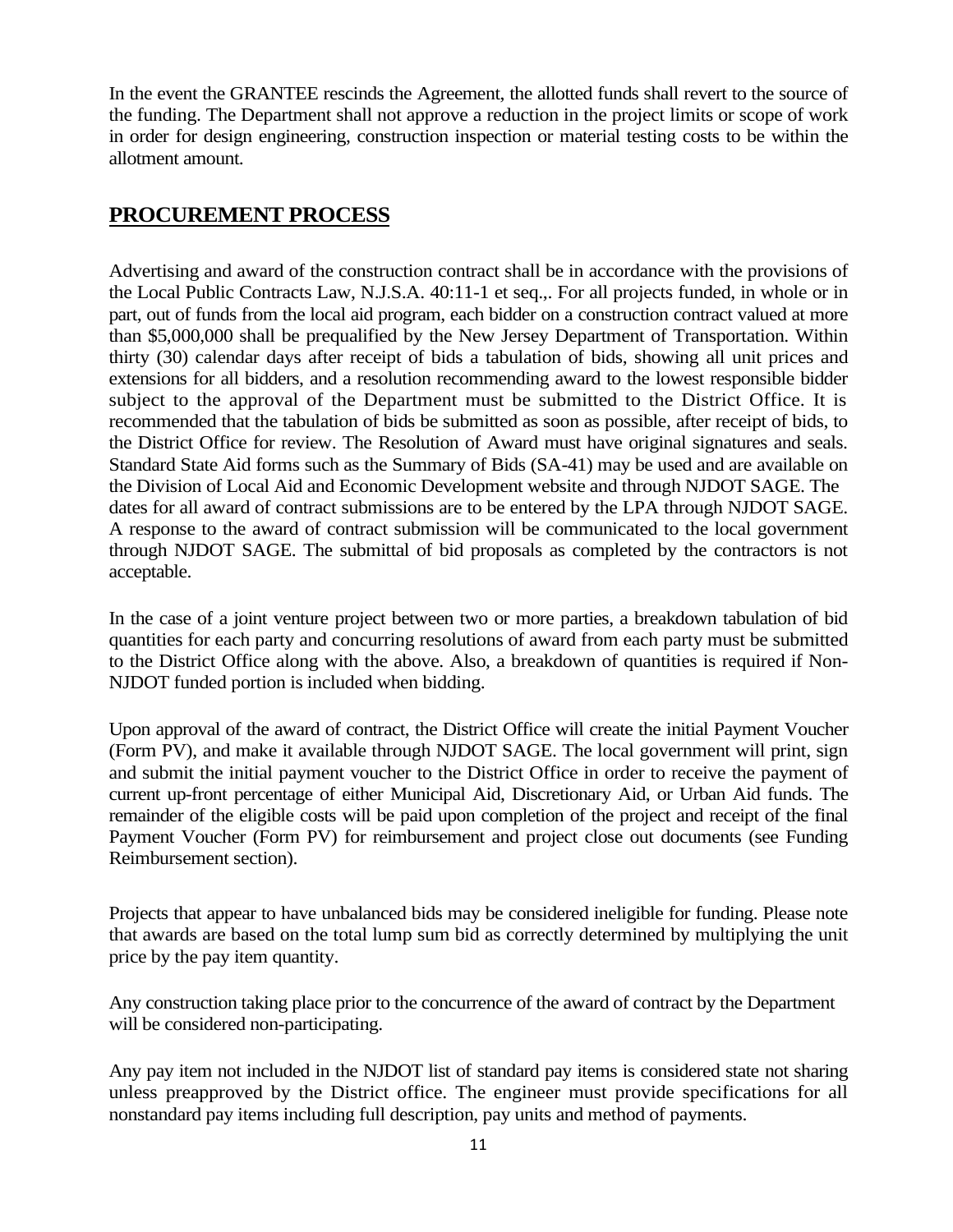# **ENVIRONMENTAL SCREENING**

- Projects exceeding \$1.0M in construction cost, as well as projects in which the State departments, agencies or authorities are granting at least 20 percent financial assistance, shall be subject to [EO-](https://www.state.nj.us/transportation/business/localaid/documents/EO-215ExecutiveOrder-MOU.pdf)[215.](https://www.state.nj.us/transportation/business/localaid/documents/EO-215ExecutiveOrder-MOU.pdf)
- Projects with both construction costs in excess of \$5 million and land disturbance in excess of five acres shall be subject to the preparation of an environmental impact statement. The statement shall follow guidelines prepared by the Department of Environmental Protection attached to EO-215.
- Project plans and descriptions for projects exceeding \$1.0 million in construction costs must be submitted to NJDOT (a deadline should be provided) as the first task to allow NJDOT to screen project for EO-215 applicability.
- For all projects that identifies involvement with: Historic Sites Council, Green Acres Program, NJDEP Site Remediation and NJDEP Permits, regardless of construction costs, project plans and descriptions must be submitted for screening a minimum of twelve (12) weeks prior to the advertisement for bids.
- An Alternatives Analysis, prepared by the LPA, will be required for Historic Sites Council, Green Acres and NJDEP individual permits.
- NJDOT's Division of Environmental Resources will conduct the above referenced screening and provide guidance to LPA for completing the required tasks for the process(es) identified.
- The LPA is responsible for preparing the EO-215 document. NJDOT will coordinate any approvals with NJDEP on behalf of the LPA.
- NJDOT may elect to prepare the EO-215 document on behalf of the LPA upon request.
- The EO-215 document can be developed concurrent with the project design phase.
- If project scope meets the requirements of the NJDOT/NJDEP Memorandum of Agreement dated September 3, 1992 the project may be exempt from EO 215.

# **PRE-CONSTRUCTION REQUIREMENTS**

After the award concurrence by the Department, a Pre-Construction meeting is arranged by the LPA. This meeting should be attended by representatives of the engineer's office, the contractor, police, utility companies and others involved in the project. Minutes of the meeting must be sent to the District Office. Topics of discussion should include:

> Construction Schedule Utility Relocation and Coordination Maintenance and Protection of Traffic **Subcontractors**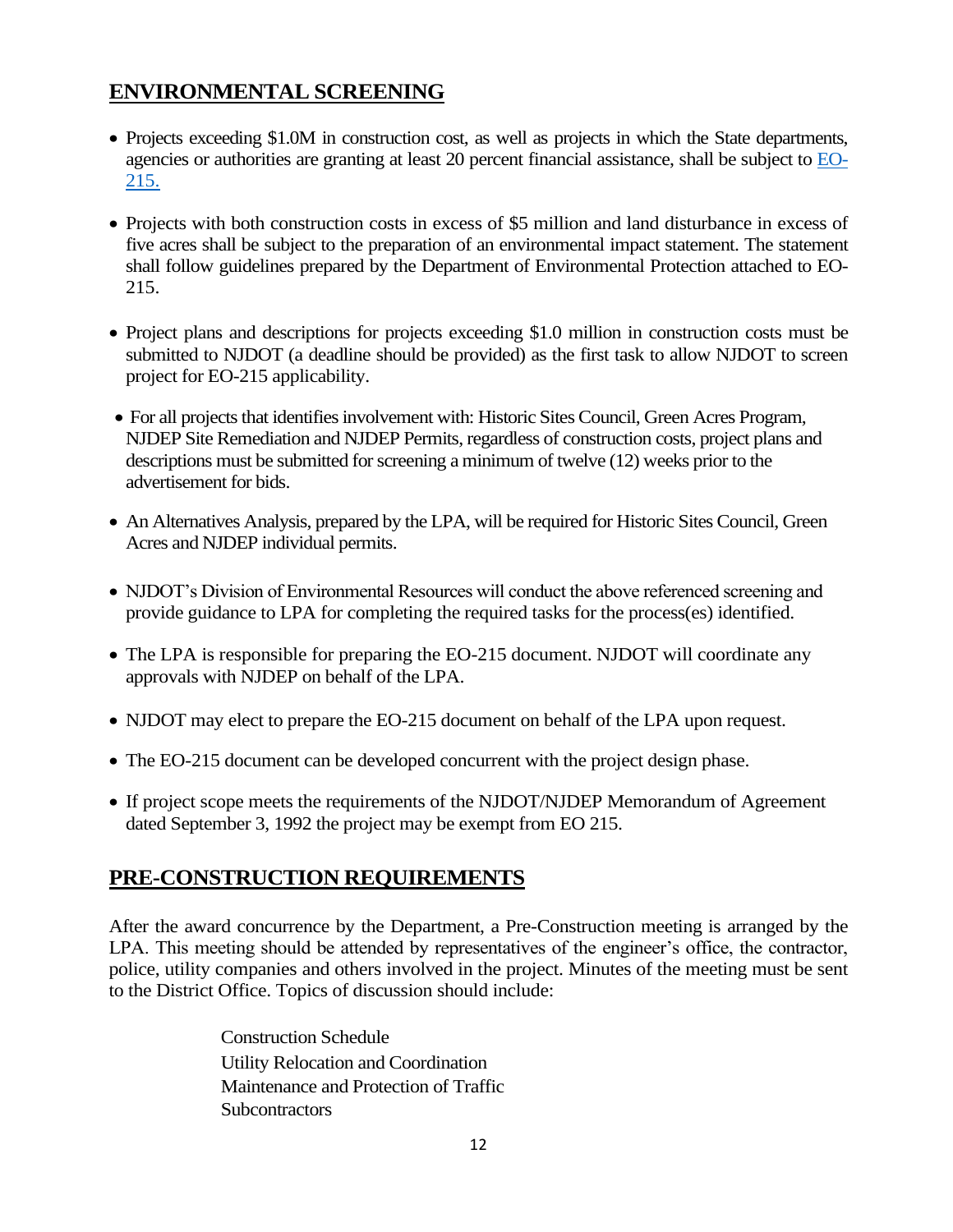Items of Construction Material Questionnaire (Form SA-11) Construction Methods Material Sampling Requirements Change Orders

If possible, prior to the meeting, the contractor will submit to the engineer for transmittal to the District Office, the Material Questionnaire (SA-11). A copy of this form can be obtained through the Division of Local Aid and Economic Development website and NJDOT SAGE. This form must contain an original signature of the contractor. Any material from a non-approved Department source will be considered non-participating unless that source is approved by the District Office prior to the start of construction. All hot mix asphalt (HMA) and concrete mixes must list the approved serial numbers as determined by the New Jersey Department of Transportation Bureau of Materials.

No work should commence until all required documents have been reviewed and the award of contract has been concurred by the Department. The dates of all construction phase submissions are to be entered by the LPA through NJDOT SAGE.

# **CONSTRUCTION INSPECTION AND MATERIAL TESTING**

During construction, the project may be visited on a periodic basis by a representative from the District Office in order to assure conformance with the plans and specifications. Any construction or safety deficiencies must be corrected immediately to avoid the risk of the funds being rescinded. Upon completion of the paving, the HMA will be tested in accordance with the current "HMA Coring, Testing and Analysis" procedure. Test results will be submitted through forms DS-8 and DS8S-PD to the engineer for review, approval and signature prior to the submission to the District Office. It is not the responsibility of the District Office to perform the adjustment calculations.

Form DS-8 and DS8S-PD is available on the Local Aid website referenced at the end of this handbook.

Any private laboratory performing the testing of HMA must be accredited by the AASHTO Materials Reference Laboratory. A list of the approved laboratories or laboratories currently seeking accreditation may be obtained by contacting:

> American Association of State Highway and Transportation Officials 444 N. Capitol Street, NW Suite 225 Washington, DC 20001 (202) 624-5800

Random testing of the HMA may also be performed by the Department.

HMA penalties which are not assessed against the contractor will be assessed against the allotment amount or could result in the entire item becoming non-participating.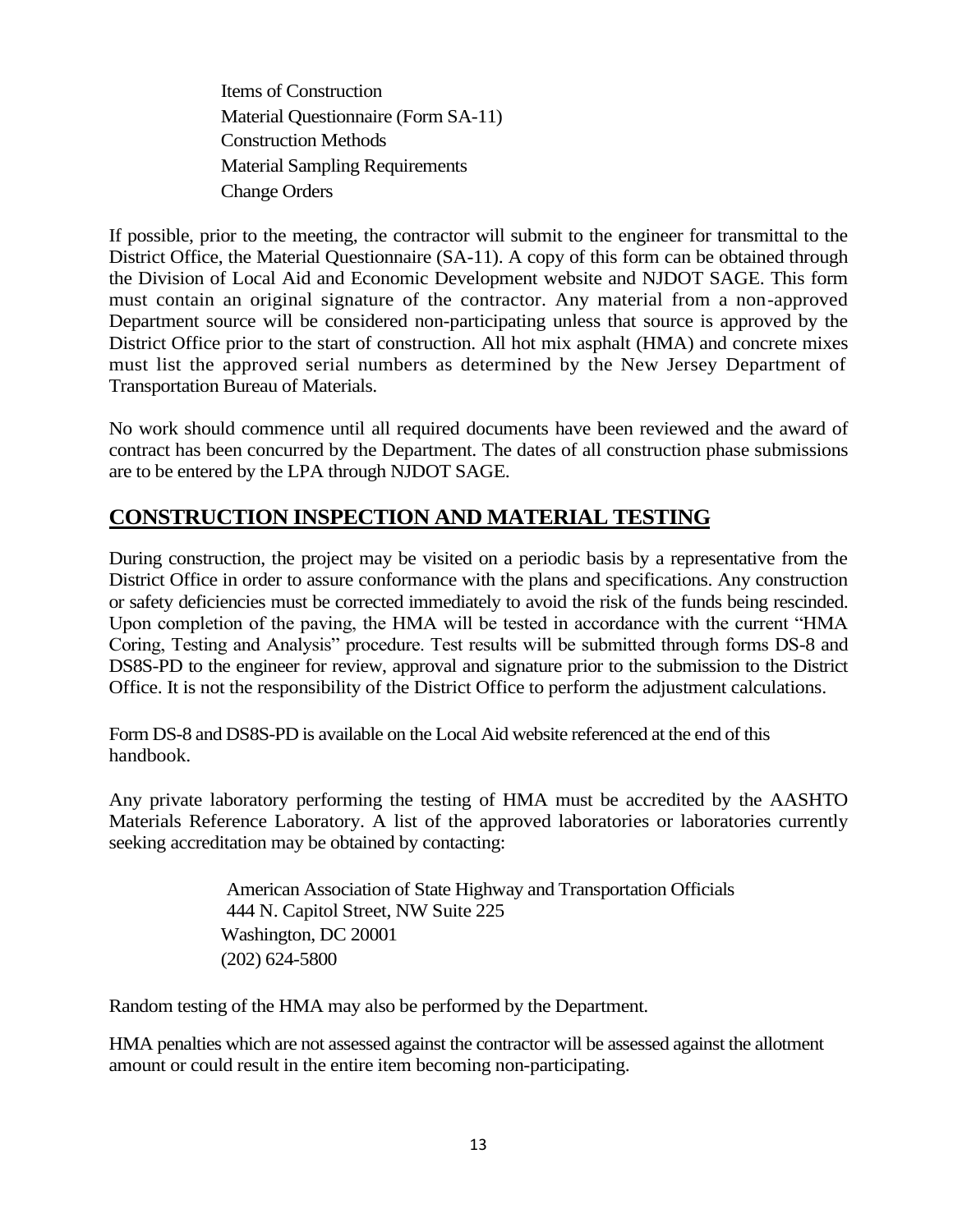If the project is subject to ride quality requirements, the international roughness index (IRI) must be measured and reported pre-construction and post-construction. The IRI Testing Summary Report form must be utilized to report possible pay adjustments to the resident engineer in charge of the project and the District Local Aid Office. The IRI Testing Summary Report form is available on the Local Aid website referenced at the end of this handbook.

All other material such as concrete, soil aggregates, castings, etc. will be tested or certified by the local engineer in accordance with the standard specifications.

#### *Participation in the Cost of Construction Inspection and Material Testing*

Department participation in the combined cost of construction inspection and material testing is limited to 15% of the final construction cost less any Department non-participating items. HMA adjustments are not to be considered when making the calculation. Construction inspection charges shall begin at the preconstruction meeting and end with the securing of the as-built measurements. They shall only include those direct costs associated with the actual project inspection or construction supervision. Administrative and clerical costs are not eligible for reimbursement. Reimbursement for construction inspection and material testing will be submitted by the LPA on a State of New Jersey Payment Voucher form (PV) and accompanied by documentation as to the actual cost. Acceptable documentation shall include itemized list of eligible reimbursable charges and canceled checks/paid invoices

In all cases, the sponsor should be eligible for full reimbursement for construction costs, construction inspection and material testing up to the amount of the allotment, but combined cost of construction inspection and material testing cannot exceed the 15% of final eligible construction cost.

# **DESIGN ENGINEERING**

The Department will participate in the cost of design engineering when the proposed work is performed by the full-time municipal engineer or by a consulting engineer hired by the municipality. Reimbursement of design engineering costs shall be in accordance with the criteria stated below but cannot exceed actual costs incurred by the County/Municipality.

**Counties receiving State Aid:** As per N.J.S.A. 27:1B-25.5(d), a grant recipient under the local aid program shall be permitted to expend up to 10% of its aid allotment in the fiscal year beginning July 1, 2018 for design purposes, and up to 5% of its aid allotment in the fiscal year beginning July 1, 2019 and every fiscal year thereafter for such purposes.

**Municipalities receiving Urban Aid:** Municipalities qualified by the Department of Community Affairs for Urban Aid funding pursuant to N.J.S.A. 52:27D-178 et seq., or any municipality demonstrating special need as approved by the Department, may, at the discretion of the Commissioner, be reimbursed for engineering and right-of-way acquisition in addition to construction costs, provided that the amount does not exceed the total amount allotted for the project. Justification submitted by the municipality may include its inability to advance a project due to lack of funds, lack of staff, lack of expertise, or other extenuating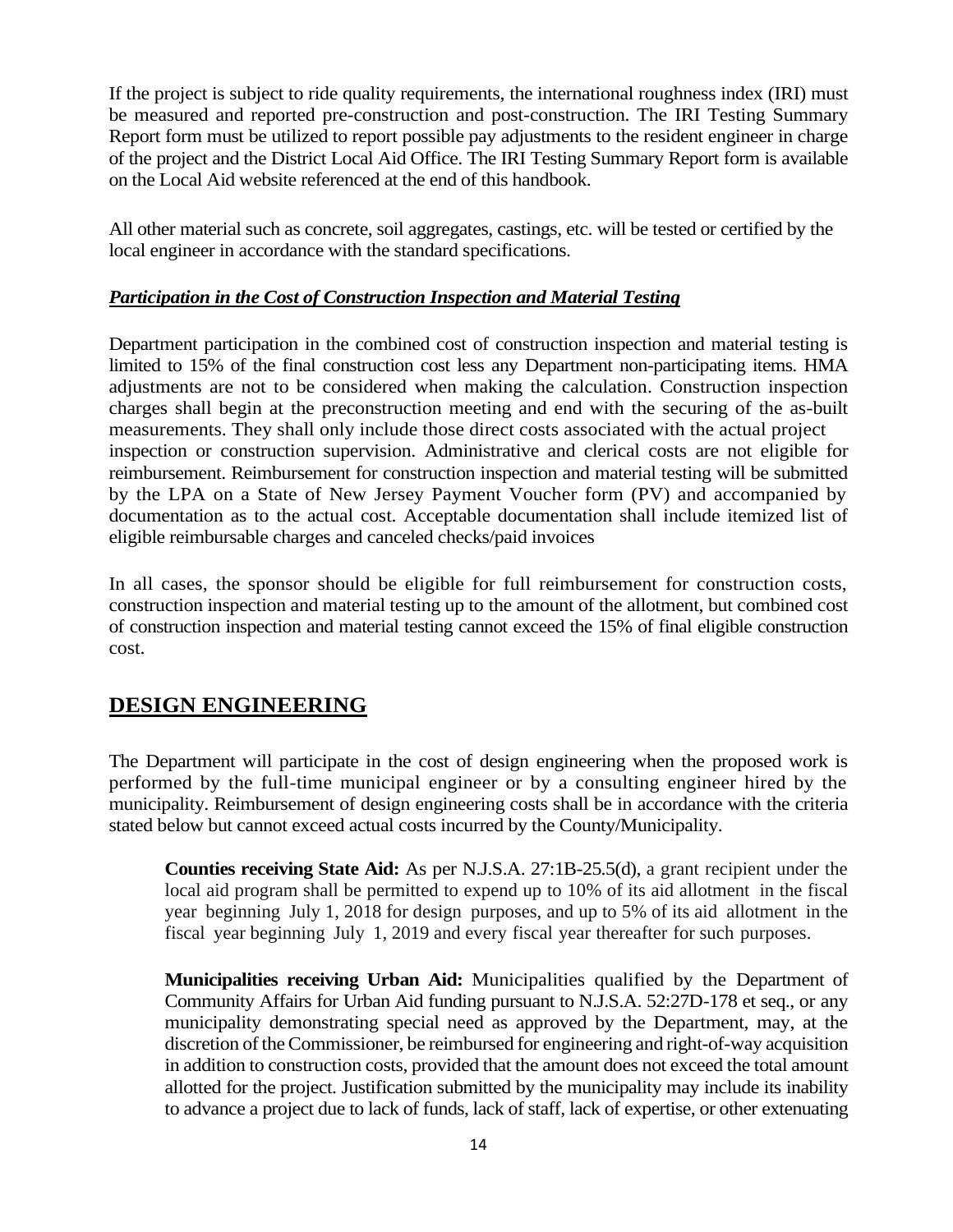circumstances. Department staff shall recommend acceptance or rejection of the special need request to the Commissioner for his or her final decision. The Commissioner's final decision shall be based on need, on a case-by-case basis.

Department participation in the cost of design engineering applied to municipalities qualified by the Department of Community Affairs for Urban Aid funding pursuant to N.J.S.A. 52:27D-178 et seq., performed by either the full-time municipal engineer or a consulting engineer, shall be based on 10% for of the total/eligible construction cost. Pursuant to above, prior approval of the Department's participation in the cost of engineering fees shall be obtained before any engineering services are performed.

**Municipalities not receiving Urban Aid:** As per N.J.S.A. 27:1B-25.5(d), a grant recipient under the local aid program shall be permitted to expend up to 10% of its aid allotment in the fiscal year beginning July 1, 2018 for design purposes, and up to 5% percent of its aid allotment in the fiscal year beginning July 1, 2019 and every fiscal year thereafter for such purposes.

# **FUNDING REIMBURSEMENT**

#### *County Aid Projects*

The annual County Aid allotment will be made available upon approval of the ATP and the Execution of the Agreement. The State will pay the annual County allotment on a project-by-project basis at 100% of the award amount of eligible items, not to exceed the annual allotment, in accordance with regulations N.J.A.C. Title 16 Chapter 20A County Aid. Upon concurrence in the award of contract, the payment voucher (Form PV) will be made available through NJDOT SAGE. The County will print, sign and submit the payment voucher for payment.

#### *Municipal Aid, Municipal Aid Discretionary, and Urban Aid Projects*

The District Office will create an invoice to pay a percentage of the award amount of eligible items or a percentage of the allotment, whichever is less, and make it available to the municipality through NJDOT SAGE upon award concurrence by the Department of Transportation. The current percentage is 75%. If a sponsor has been advised that funds are to be allocated on a reimbursement basis, funds will continue to be disbursed on a reimbursement basis until such time as a sponsor demonstrates the ability to comply with the applicable requirements.

After final inspection or acceptance the State will pay the remainder of the percentage of the final eligible costs of the project upon receipt of the final Payment Voucher (Form PV) and supporting documentation of project associated costs.

During construction, or upon completion and acceptance of the project, reimbursement may be obtained. If necessary, partial payments may be requested but they must exceed \$50,000.00. The "Payment Voucher Instructions" will be followed. Payment Voucher Forms (PV) can be obtained through NJDOT SAGE.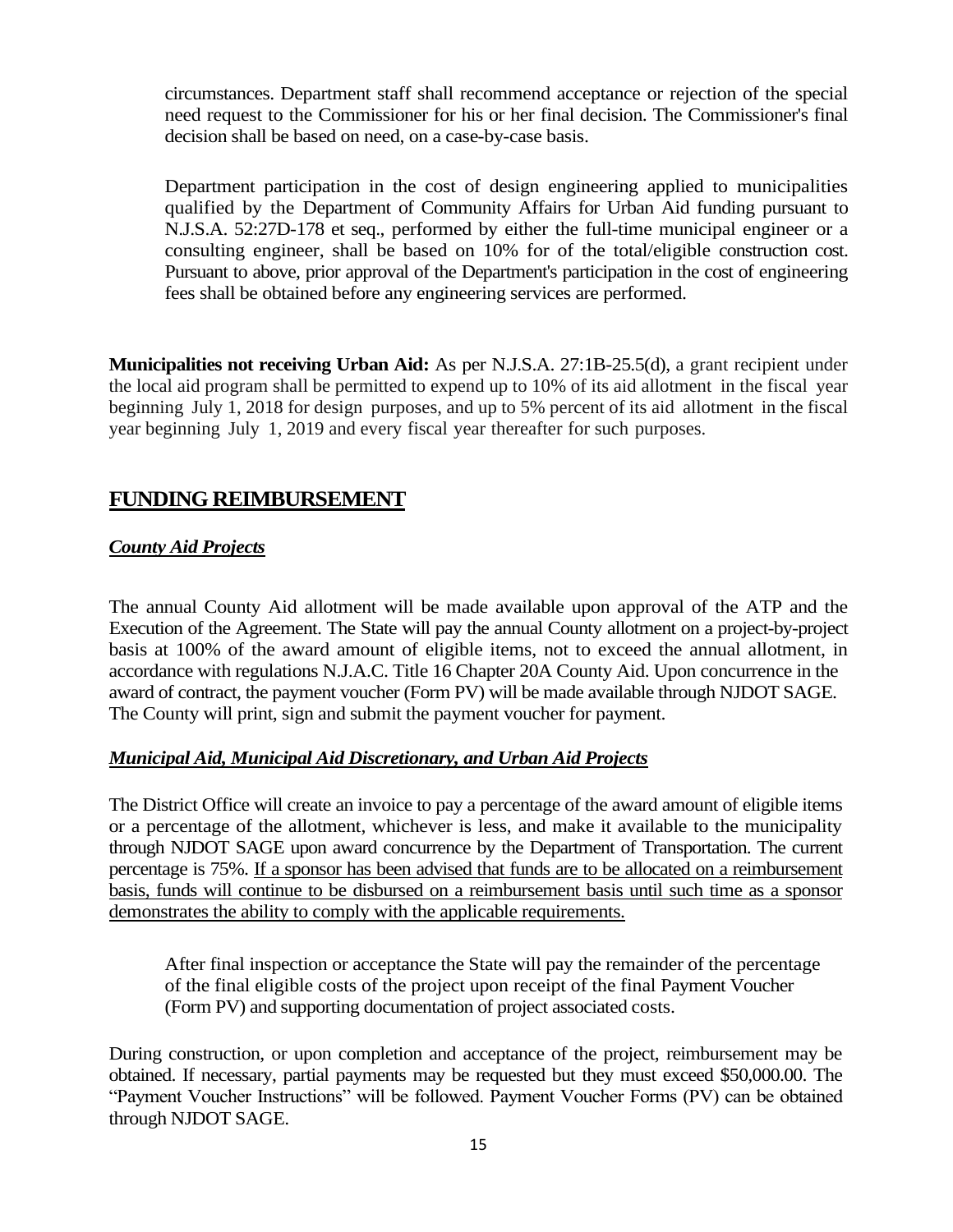#### **INVOICING REQUIREMENTS:**

The following is required for initial payment:

- 1. Tabulation of Bids (Form SA-41) Original signed by Engineer
- 2. Resolution of Award (Form SA-22) Certified by raised seal
- 3. Other related documents as may be required (consult the Division of Local Aid and Economic Development District Office)

The following is required for partial payment:

- 1. One (1) original partial Payment Voucher Form PV
- 2. Copies of the Payment Records with Contractor/Consultant indicating the amount paid to date
- 3. A breakdown of quantities and amounts paid to date
- 4. A list of State not participating items, if applicable
- 5. Four (4) copies of the State Aid Change Order Form SA-1, unless previously submitted (if required)

The following is required for final payment:

- 1. One (1) original final Payment Voucher Form PV
- 2. Copies of the Payment Records with Contractor/Consultant indicating the final amount paid
- 3. A breakdown of the final quantities and amounts paid
- 4. One (1) copy each of the Payment Records with Contractor/Consultant indicating the amount paid for design engineering (if eligible and requesting), construction inspection (if requesting), material testing (if requesting), and other eligible items of work. Administrative costs are not eligible for reimbursement.
- 5. A list of state not participating items, if applicable
- 6. Four (4) copies of the Final State Aid Change Order Form SA-1, unless previously submitted
- 7. Copies of all material test results and material certifications
- 8. Engineer's certification for project completion
- 9. Notification that all corrective work has been completed as verified in NJDOT SAGE
- 10. Chief Financial Officer's Certification for project completion. The amount certified must be the same as the "Total Project Costs Certified" on the Payment Voucher Form PV. The certification must indicate if the project cost is part of the annual single audit or the project cost will be made part of the next annual single audit. If neither is the case, then an Independent Auditor's Certification is also required.

Please note that the Department will not participate in any cost overruns in excess of the original State funding amount. Payments cannot be made for any eligible item in excess of the original bid quantity unless a change order has been submitted and approved by the District Office.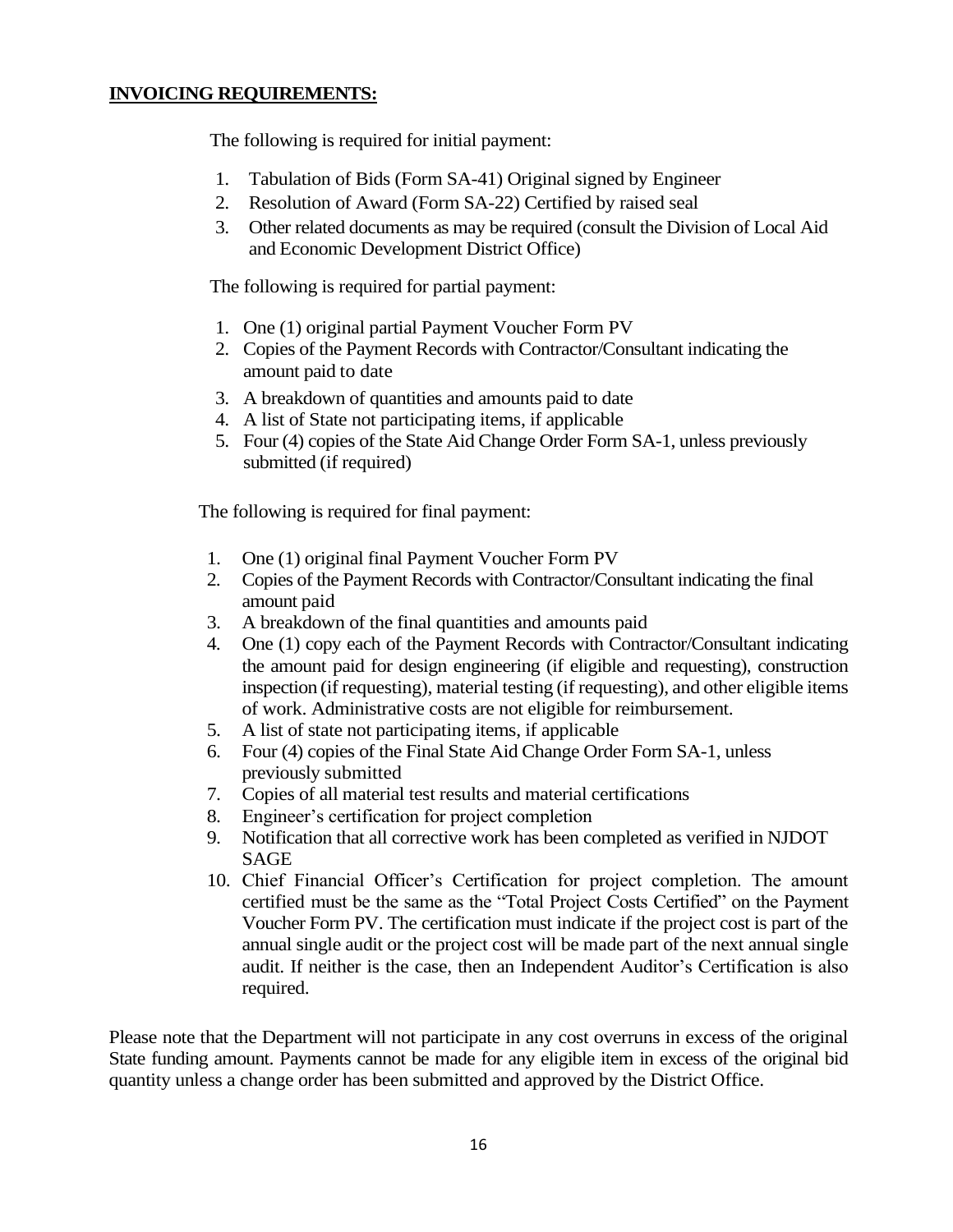If a project has been approved for more than three (3) funding sources, or if funding sources are from different obligation years (see the municipal local aid agreement), then it may be necessary to submit more than one Payment Voucher, Form PV. Please consult the District Office, for information concerning an individual project for this requirement.

# **EXTENSION OF TIME CRITERIA:**

In the event an award is not made within the 24-month deadline, the Department, at its discretion, may grant an extension of not greater than six months in duration for extraordinary circumstances. Extraordinary circumstances are narrowly defined as:

i. Bidding problems. The project was advertised and bids received before the 24 month deadline, but because the bids exceeded the estimate, the project will be readvertised for bid within three months or financing will be arranged to allow award within the next six months.

ii. Permits not approved. Environmental permit applications were submitted and accepted by all permitting agencies within 12 months of municipal local aid agreement execution and permits have not been received. Municipalities must provide details of issues precluding the issuance of the permits;

iii. Utility relocation work precludes advertisement, bid, and award during the 24 month deadline. The municipality has demonstrated communication and coordination with all utility service providers within 12 months of municipal local aid grant agreement execution; however, utility service providers are indicating that relocation work must be performed prior to the construction of the project. The municipality must provide details on the schedule of utility work precluding advancement of the municipal local aid project;

iv. Right-of-way is not available for the project. The municipality shall provide details on the schedule of right-of-way acquisition and any issues precluding advancement of the project; or

v. Declaration of a state of emergency by the Governor of New Jersey or the President of the United States that directly impacts the ability of the municipality to award the contract. The municipality must provide details on the project's schedule and the details as to how the state of emergency precluded the advancement of the municipal local aid project.

Award deadline extensions must be requested in writing by the municipality a minimum of 30 days prior to the 24-month deadline, and shall include a resolution and justification for the extension of time that demonstrates ability to award the contract within the requested six-month period.

Meeting the extraordinary circumstances described above does not guarantee approval of a sixmonth deadline extension. The Department will consider factors such as likelihood of achieving the award within the next six months and past performance of the municipality. A six-month deadline extension will require approval of the Director of Local Aid and Economic Development with concurrence of the Commissioner. At any time, but at a minimum of 30 days prior to the extension of time deadline, a municipality may voluntarily cancel the municipal local aid agreement and release the funds back to the Department.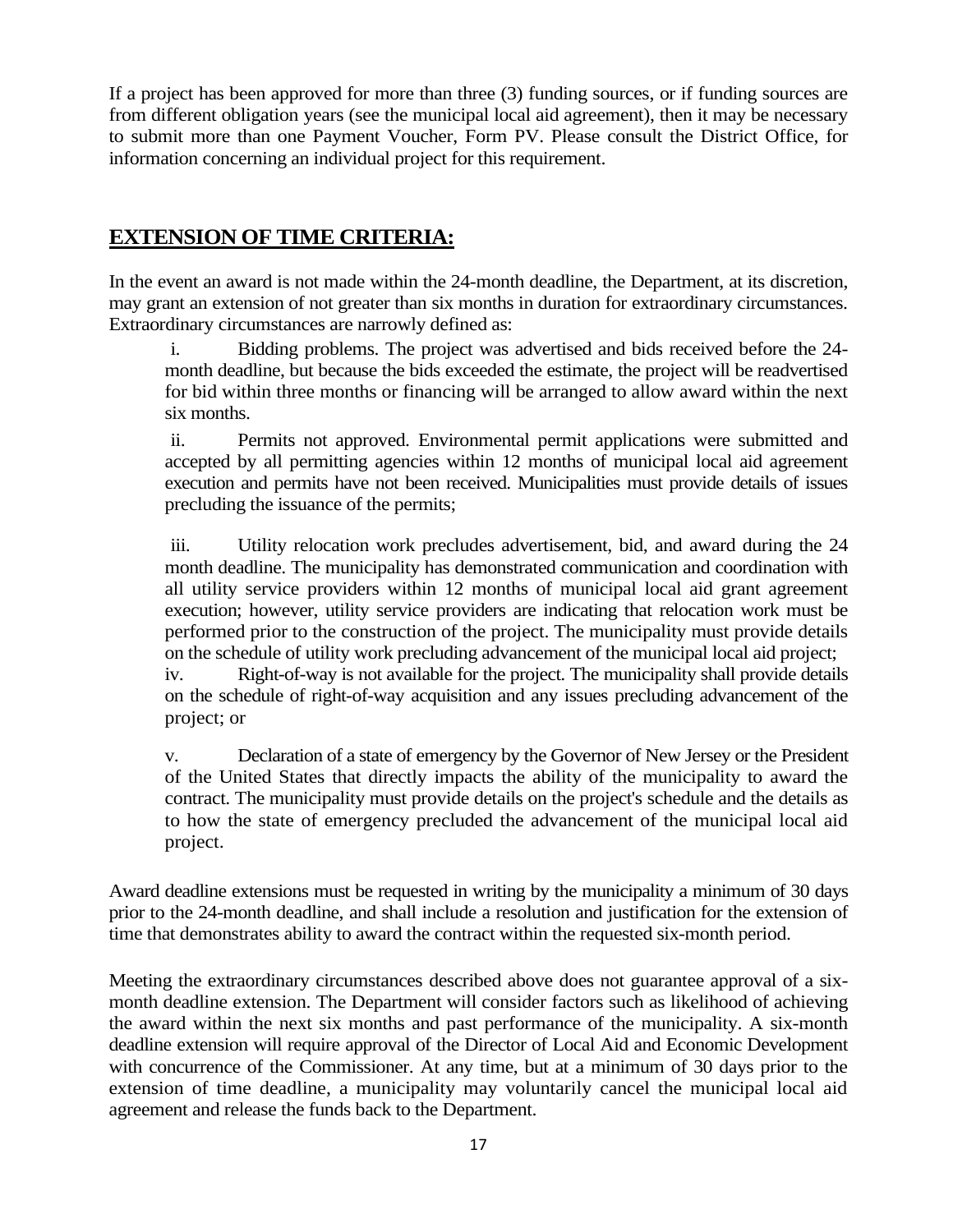If an extension of time is not granted, the municipal local aid agreement shall become null and void and the funds shall be rescinded.

If an extension of time is granted, and the contract is not awarded within the extension period or the municipality has not voluntarily canceled the municipal local aid agreement as specified in this section, the municipal local aid agreement shall become null and void and the funds shall be rescinded.

# **PROJECT CLOSEOUT AND FINAL INVOICING**

When the municipality deems work associated with the municipal local aid grant to be complete, the municipality will notify the Department in writing/through NJDOT SAGE that the work is ready for inspection.

The Department, if it chooses, may inspect the work for compliance with the terms of the municipal local aid agreement. The Department will notify the municipality, in writing or through NJDOT SAGE comments, that it will either inspect the project or waive project inspection. Final inspection comments will be communicated to the local government through NJDOT SAGE. The dates of project close-out submissions and verification of the completion of any corrective work will be entered by the local government through NJDOT SAGE. Upon submission of all required documents, the project status can then be tracked through NJDOT SAGE with regard to the final payment and Agreement Close-Out.

In the event that a final payment invoice along with required project closeout documentation is not received within six months after notification by the Department, the municipal local aid agreement will be closed and any remaining funds allocated to the project shall be rescinded.

Any funds remaining after final payment or rescission may be reallocated by the commissioner to other transportation projects as the commissioner shall so determine.